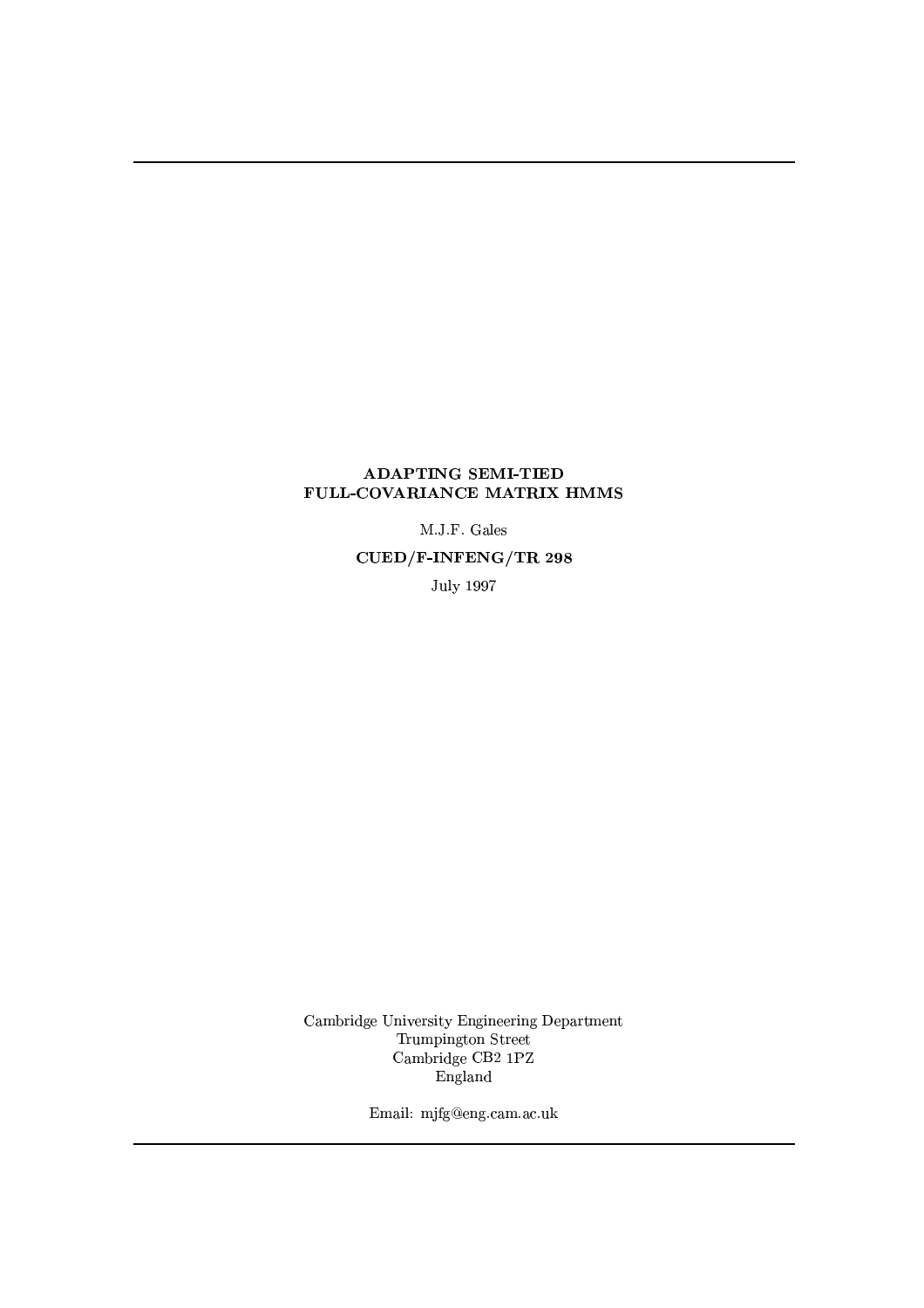### Abstract

There is normally a simple choice made in the form of the covariance matrix to be used with HMMs. Either a diagonal covariance matrix is used, with the underlying assumption that elements of the feature vector are independent, or a full or block-diagonal matrix is used, where all or some of the correlations are explicitly modelled. Unfortunately when using full or blockdiagonal covariance matrices there tends to be a dramatic increase in the number of parameters per Gaussian component, limiting the number of components which may be robustly estimated. This paper investigates a recently introduced form of covariance matrix, the semi-tied fullcovariance matrix. This allows a few "full" covariance matrices to be shared over many distributions, whilst each distribution maintains its own "diagonal" covariance matrix. In current systems it is essential to be able to rapidly adapt the acoustic models to a particular speaker or new acoustic environment. This paper examines two linear-transformation speakeradaptation schemes that may be applied to these semi-tied models. Both yield maximum likelihood estimates of the transform, but differ in the domains in which the transforms are estimated. A large-vocabulary speaker-independent speech-recognition task was used to assess the performance of the techniques. Both the adaptation schemes showed gains in performance. Depending on the semi-tied model set used and the adaptation scheme improvements over the unadapted models ranged from 3% to 11% relative. Furthermore, a 9% relative reduction in word error rate was achieved over the standard model set adapted using maximum likelihood linear regression.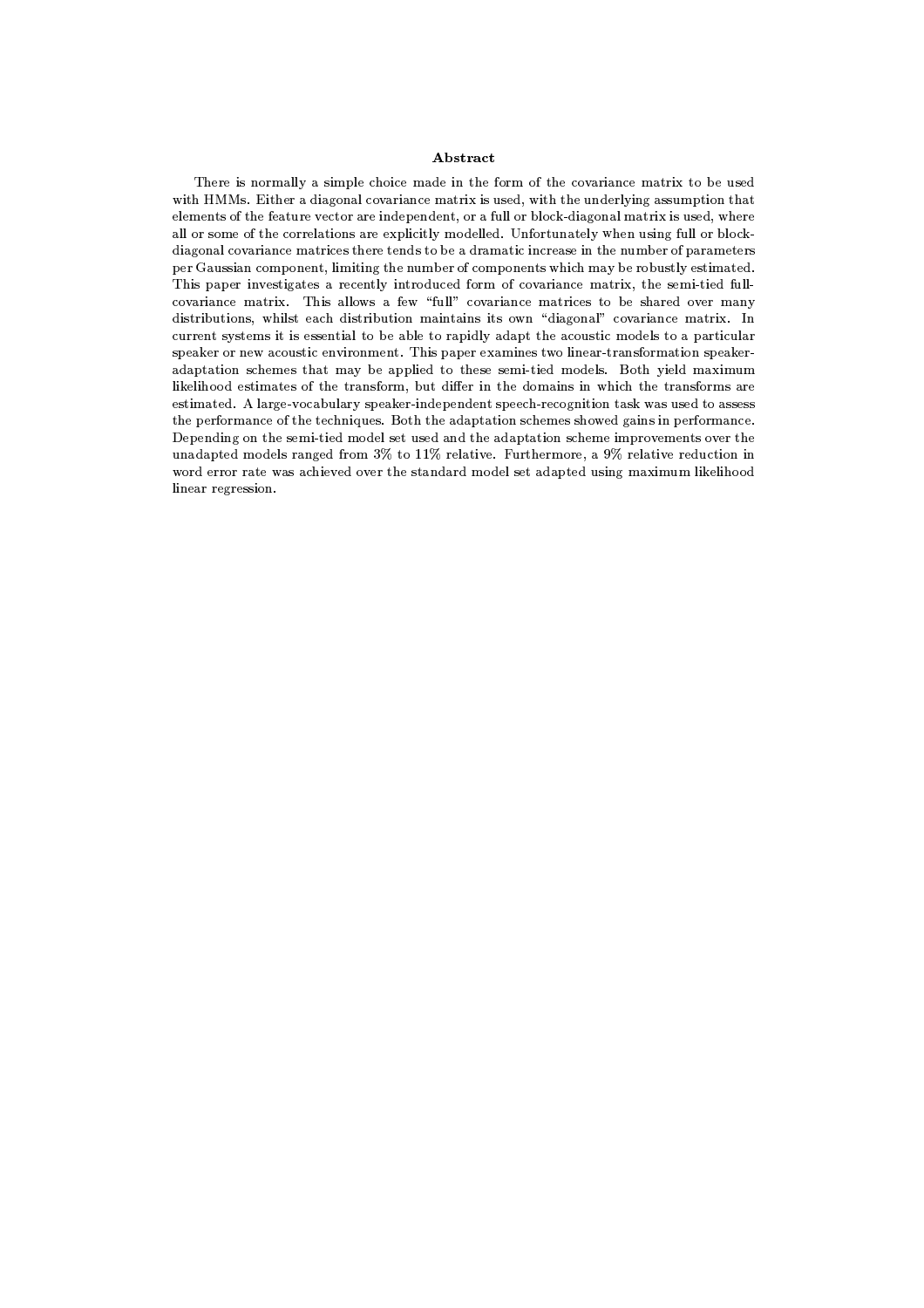### Introduction  $\mathbf{1}$

There is normally a simple choice made in the form of the covariance matrix to be used with hidden Markov models (HMMs). Either a diagonal covariance matrix is used, with the underlying assumption that each element of the feature vector is independent, or a full or block-diagonal matrix is used, where all or some of the correlations are explicitly modelled. Unfortunately when using full or block-diagonal covariance matrices there tends to be a dramatic increase in the number of parameters per Gaussian component, limiting the number of components which may be robustly estimated. To overcome this problem multiple diagonal-covariance Gaussian distributions may be used. In addition to being able to model non-Gaussian distributions they can model correlations between elements of the feature vector. Unfortunately only a limited number of components may be robustly estimated for each state. If there were some way of effectively decorrelating the data associated with a particular state, or group of states, improved speech recognition performance should be possible, either using fewer components per state, or allowing non-Gaussian distributions associated with the state to be better modelled. This lead to the development of semi-tied full*covariance* matrices<sup>1</sup>.

Semi-tied full-covariance matrices are a natural extension of the state-specific rotation scheme of [10]. Instead of estimating the decorrelating transform independently of the specific components associated with it, the transform is estimated in a maximum-likelihood (ML) fashion given the current model parameters. This form of covariance modelling was first introduced in [3]. On a large-vocabulary, speaker-independent speech recognition task it was shown to give a 10% reduction in word error rate over a similar diagonal covariance model set. Furthermore, the performance of a 12-components per state system was achieved with 6-components per state. Though in themselves useful reductions in word error rate or number of parameters, most state-of-the-art systems are required to make extensive use of both speaker and environmental adaptation schemes to yield good recognition performance. For semi-tied full-covariance matrices to be useful for speech recognition effective adaptation techniques are essential.

Many adaptation schemes have been examined for HMMs. Two popular schemes are maximum a-posteriori (MAP) adaptation [6] and linear transformation of the model parameters, for example maximum likelihood linear regression (MLLR) [9]. If standard MAP estimation is used then this may be simply applied to adapt the means and diagonal element of the covariance matrix. The difference being that instead of applying the formulae in the cepstral domain, they may be applied in the *normalised domain* (the domain where the covariance matrices are assumed to be diagonal)<sup>2</sup>. Alternatively linear transformation schemes may be used. These linear adaptation schemes have been found to be powerful tools for speaker and environmental adaptation [4]. When using these linear transformation techniques there are typically very few transforms. It may therefore be necessary for the same transform to be shared over components from different semi-tied classes. This adds an additional degree of complexity when adapting these semi-tied full-covariance models. Two possible forms of adapting these models with linear transforms are described in this paper. The first, full-covariance MLLR, is a simple extension of the standard MLLR scheme to adapting models with, effectively, full covariance matrices. The second, *normalised-domain MLLR*, performs the linear transformation in a domain determined by the semi-tied full-covariance matrix. The schemes have different computational requirements and typically give different performance. However under certain constraints, the two schemes result in equivalent transforms.

The next section describes the basic concept of the semi-tied full-covariance matrix. In section 3, two adaptation schemes are described. This section includes a discussion of the computational loads involved and the constraints for the two schemes to be equivalent. Results are then presented for speaker adaptation on a large-vocabulary speaker-independent speech recognition task.

<sup>&</sup>lt;sup>1</sup>The form of the matrices is not actually restricted to be full. For example in the work presented here, blockdiagonal matrices are used.

<sup>&</sup>lt;sup>2</sup>If extensions to the standard MAP scheme such as  $[12]$  are used then modifications to the standard formulae may be required. This is also true if the full element of the covariance matrix is to be adapted.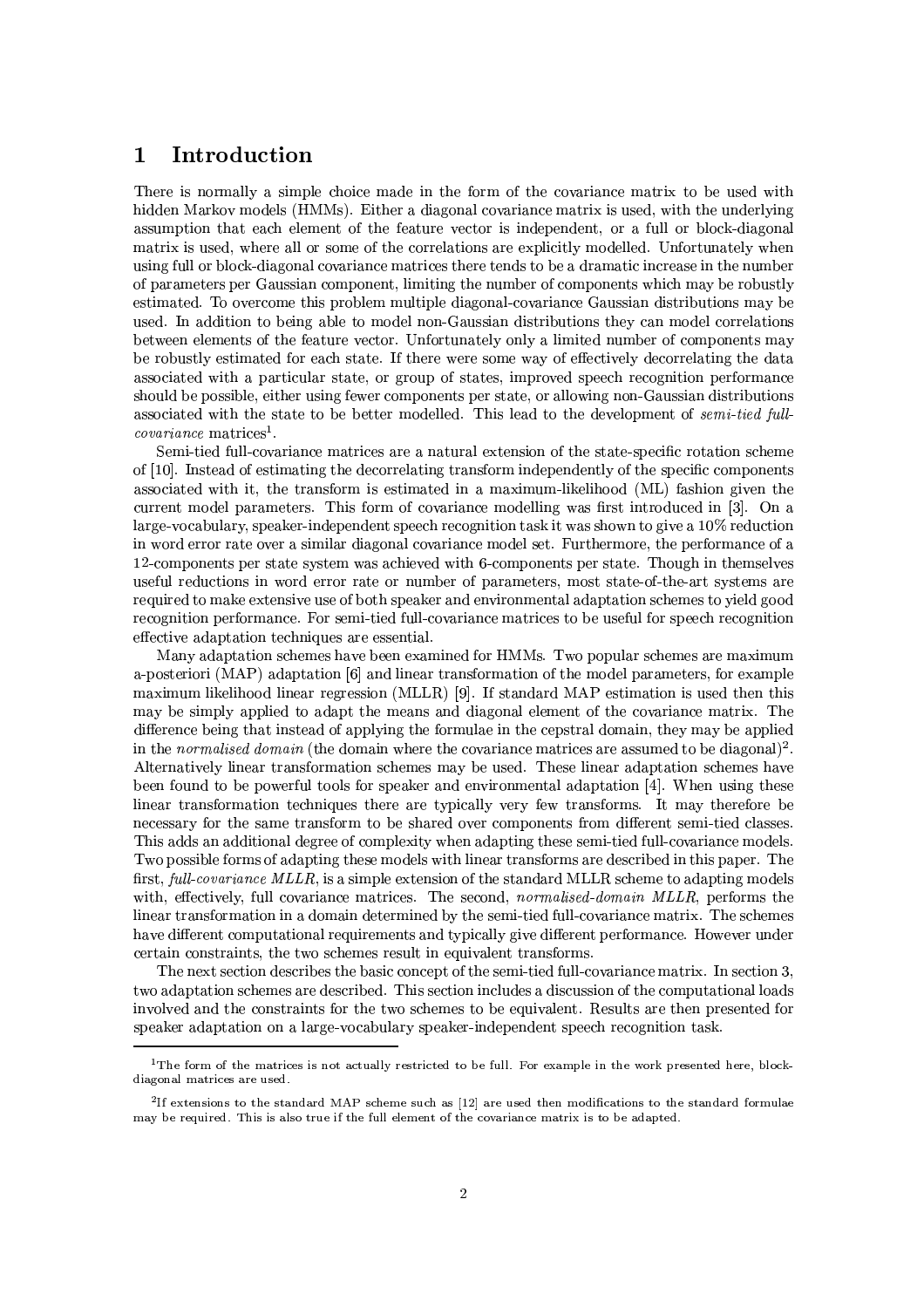### $\overline{2}$ **Semi-Tied Full-Covariance Matrices**

Semi-tied full-covariance matrices [3] are a simple extension to the standard diagonal, blockdiagonal, or full covariance matrices used with HMMs. Instead of having a distinct covariance matrix for every component in the recogniser, each component consists of two elements, a component specific diagonal covariance element,  $\Sigma_{\text{diag}}^{(m)}$ , and a *semi-tied* class dependent, non-diagonal matrix<sup>3</sup>,  $\mathbf{A}^{(r)}$ . The form of the covariance matrix is

$$
\mathbf{\Sigma}^{(m)} = \mathbf{A}^{(r)\prime} \mathbf{\Sigma}_{\text{diag}}^{(m)} \mathbf{A}^{(r)\prime T}
$$
 (1)

 ${\bf A}^{(r)}$  may be tied over a set of components, for example all those associated with the same state of a particular context-independent phone. Possible clustering schemes are discussed in [3].

Each component, m, has the following parameters: component weight  $c^{(m)}$ , component mean  $\mu^{(m)}$  and the diagonal element of the semi-tied full covariance matrix  $\Sigma_{\text{diag}}^{(m)}$ . In addition it is associated with a semi-tied class, which has an associated matrix  $\mathbf{A}^{(r)}$ . This is used to generate the components covariance matrix as described in equation 1. It is very complex to optimise these parameters directly so an expectation-maximisation approach is adopted [1]. Optimising many of the parameters is closely related to the standard parameter optimisation problem. Here, rather than dealing with  $\mathbf{A}^{(r)}$ , it is simpler to deal with its inverse,  $\mathbf{A}^{(r)}$  [3], thus

$$
\mathbf{A}^{(r)} = \mathbf{A}^{(r)} - 1 \tag{2}
$$

The re-estimation formulae for the component weights and transition probabilities are identical to the standard HMM cases [11]. The mean and diagonal elements of the covariance matrix are given by

$$
\mu^{(m)} = \frac{\sum_{\tau=1}^{T} \gamma_m(\tau) \mathbf{o}(\tau)}{\sum_{\tau=1}^{T} \gamma_m(\tau)}
$$
(3)

and

$$
\sigma_{\text{diag}i}^{(m)2} = \frac{\sum_{\tau=1}^{T} \gamma_m(\tau) \left( o_i^{(\tau)}(\tau) - \mu_i^{(rm)} \right)^2}{\sum_{\tau=1}^{T} \gamma_m(\tau)}
$$
(4)

where

$$
\mu^{(rm)} = \mathbf{A}^{(r)} \mu^{(m)} \tag{5}
$$

$$
\mathbf{o}^{(r)}(\tau) = \mathbf{A}^{(r)} \mathbf{o}(\tau) \tag{6}
$$

and

$$
\gamma_m(\tau) = p(q_m(\tau)|\mathcal{M}, \mathbf{O}_T) \tag{7}
$$

where  $q_m(\tau)$  indicates component m at time  $\tau$ ,  $\mathbf{O}_T$  is the complete set of training data and  $\mathbf{o}(\tau)$  is the observation at time  $\tau$ . Throughout this paper various subsets of the complete set of components, M, will be considered. Thus  $M^{(r)}$  is the subset of components that share the same full covariance element  $\mathbf{A}^{(r)}$  or *semi-tied* class,  $M^{(s)}$  the set of components that use the same transformation matrix  $\mathbf{W}^{(s)}$  or *regression* class, and  $M^{(rs)}$  specifies the subset that uses both  $\mathbf{A}^{(r)}$ and  $\mathbf{W}^{(s)}$ ,  $M^{(r)} \cap M^{(s)}$ . The semi-tied classes are numbered 1 to R and the regression classes from 1 to  $S$ .

<sup>&</sup>lt;sup>3</sup>For this work  $\mathbf{A}^T$  represents the transpose of matrix  $\mathbf{A}$ , the use of  $\mathbf{A}'$  is simply to indicate a modified domain or related matrix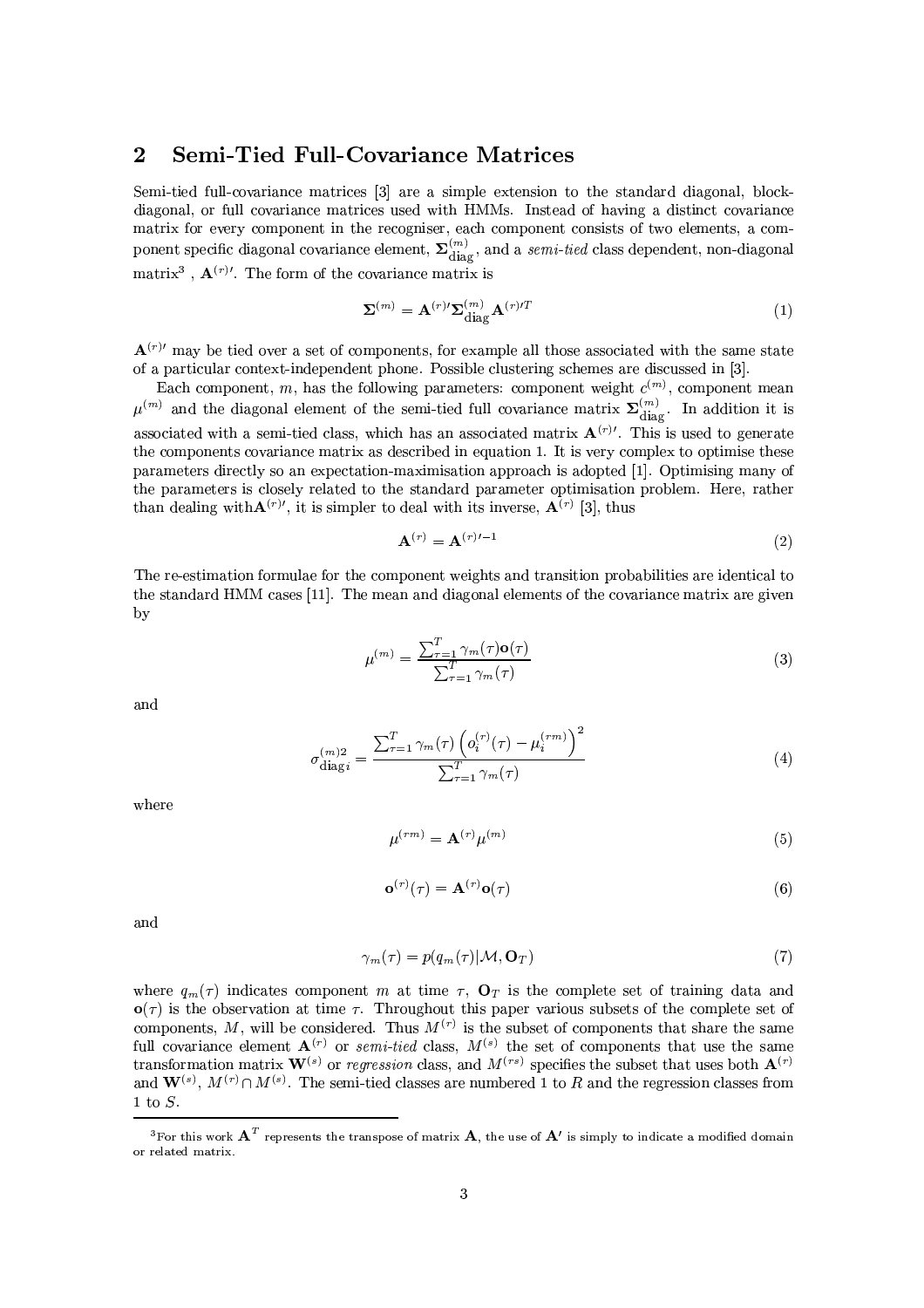The ML estimate of  $\mathbf{A}^{(r)}$  is more complicated and an iterative scheme is required. The solution given here is described in [2] (an alternative scheme is given in  $[3]$ ). It is shown that

$$
\mathbf{a}_{i}^{(r)} = \mathbf{c}_{i} \mathbf{G}^{(ri)-1} \sqrt{\left(\frac{\sum_{m \in M^{(r)}} \sum_{\tau=1}^{T} \gamma_{m}(\tau)}{\mathbf{c}_{i} \mathbf{G}^{(ri)-1} \mathbf{c}_{i}^{T}}\right)}
$$
(8)

where

$$
\mathbf{G}^{(\tau i)} = \sum_{m \in M^{(\tau)}} \frac{1}{\sigma_{\text{diag}i}^{(m)2}} \sum_{\tau=1}^{T} \gamma_m(\tau) \left( \mathbf{o}(\tau) - \mu^{(m)} \right) \left( \mathbf{o}(\tau) - \mu^{(m)} \right)^T \tag{9}
$$

 $\sigma_{\text{diag}i}^{(m)2}$  is element *i* of the leading diagonal of  $\Sigma_{\text{diag}}^{(m)}$  and  $\mathbf{c}_i$  is the *i*<sup>th</sup> row vector of the cofactors of  $\mathbf{A}^{(r)}$ . The optimisation described is an iterative one over rows, since each row is related to the other rows by the cofactors. Thus each row is optimised given the current estimate of all the other rows.

One problem with the optimisation described is that the estimates of the diagonal and full sections of the covariance matrix are related in a rather complicated fashion to one another. Moreover when simultaneously optimised there are an infinite number of possible solutions  $[8]^4$ . There is also the added problem that it is necessary to store a full matrix for each component to be able to generate  $\mathbf{G}^{(ri)}$  as  $\mathbf{\Sigma}_{\text{diag}}^{(m)}$  varies. This is both impractical in terms of memory requirements and computational speed for many large vocabulary systems. These problems are overcome by updating the means and either the diagonal or full-element of the covariance matrix at each iteration. It is now only necessary to store either  $\mathbf{G}^{(ri)}$  for each semi-tied class, or  $\sum_{\tau=1}^{T} o_i^{(r)}$  for each component in addition to the standard statistics for the means, component weights and transition probabilities.

One of the major advantages of semi-tied full covariance is their computational efficiency during recognition. The likelihood calculation is based on

$$
\mathcal{L}\left(\mathbf{o}(\tau);\mu^{(m)},\mathbf{\Sigma}^{(m)}\right) = \mathcal{N}\left(\mathbf{o}^{(r)}(\tau);\mathbf{A}^{(r)}\mu^{(m)},\mathbf{\Sigma}_{\text{diag}}^{(m)}\right) + \frac{1}{2}\log\left(|\mathbf{A}^{(r)}|^2\right)
$$
(10)

where  $m \in M^{(r)}$ . Thus by storing  $\mathbf{A}^{(r)} \mu^{(m)}$  instead of  $\mu^{(m)}$  the cost of calculating the likelihoods associated with semi-tied full covariance matrices is that of one matrix vector multiplication persemi-tied class and an addition<sup>5</sup>.

### **Linear-Transformation Adaptation** 3

Linear transformations have been shown to be a powerful tool for both speaker and environmental adaptation. One currently popular scheme is MLLR [9]. Unfortunately this scheme relies on the covariance matrix being diagonal, so is not directly applicable to semi-tied full-covariance matrices. Models similar to semi-tied full-covariance models, generated using state-specific rotations [10], have previously been adapted using linear transformations [7]. The scheme used is related to the normalised-domain MLLR scheme described below, though the transforms were generated in a least-squares fashion rather than using maximum likelihood. Two modified MLLR-like schemes are proposed here. The same general form of the transformation is used.

$$
\hat{\mu} = \mathbf{W}\xi \tag{11}
$$

where  $\xi$  is the extended mean vector  $\begin{bmatrix} 1 & \mu^T \end{bmatrix}^T$ . The two schemes only differ in terms of the domain in which the transform is estimated and applied.

<sup>&</sup>lt;sup>4</sup>By altering the columns of  $\mathbf{A}^{(r)}$  and the elements of the means and variances appropriately there are an infinite number of solutions all yielding the same likelihood, but with different scaling factors.

<sup>&</sup>lt;sup>5</sup>If only one semi-tied class is used then  $log(|A|)$  does not discriminate between the models so may be ignored. Also, this addition may be removed if desired by appropriately scaling  $\mathbf{A}^{(r)}$  and  $\mathbf{\Sigma}_{\text{diag}}^{(m)}$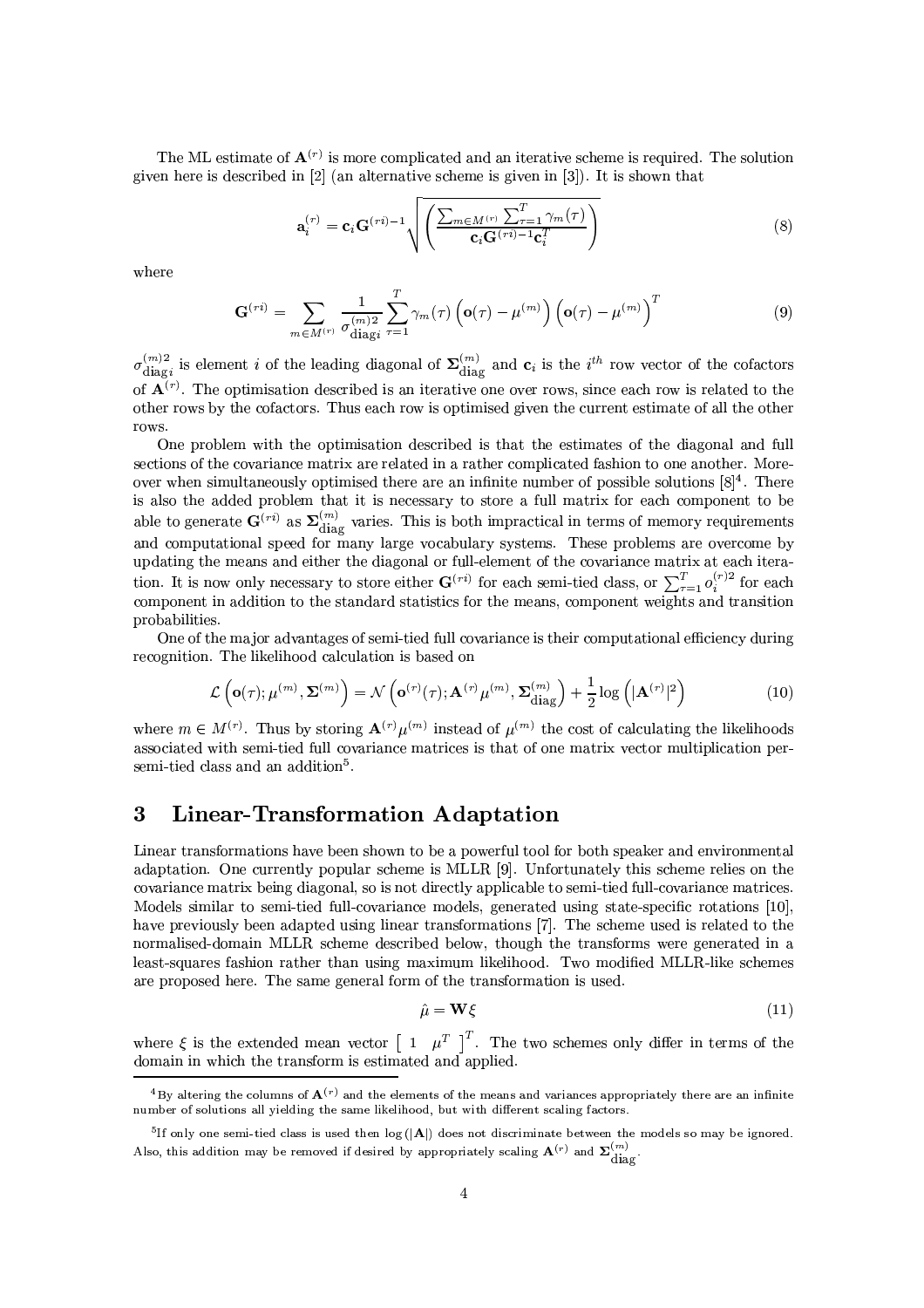1. Full-covariance MLLR: This is an extension to MLLR, so that the full-covariance matrix case may be handled  $[4]^{6}$ . Thus the transformation is estimated using

$$
\text{vec}\left(\mathbf{Z}^{(s)}\right) = \left(\sum_{m \in M^{(s)}} \text{kron}(\mathbf{V}^{(m)}, \mathbf{D}^{(m)})\right) \text{vec}\left(\mathbf{W}^{(s)}\right) \tag{12}
$$

where vec(.) converts a matrix to a vector ordered in terms of the rows, kron(.) is the Kronecker product,

$$
\mathbf{V}^{(m)} = \sum_{\tau=1}^{T} \gamma_m(\tau) \Sigma^{(m)-1}
$$
\n(13)

$$
\mathbf{Z}^{(s)} = \sum_{m \in M^{(s)}} \sum_{\tau=1}^{T} \gamma_m(\tau) \mathbf{\Sigma}^{(m)-1} \mathbf{o}(\tau) \xi^{(m)T}
$$
(14)

and

$$
\mathbf{D}^{(m)} = \xi^{(m)} \xi^{(m)T} \tag{15}
$$

 $\xi^{(m)}$  is the extended mean vector. If implemented directly this may be computationally expensive. Typically in large vocabulary systems it is not possible to store  $\Sigma^{(m)-1}$ , as this would require a full symmetric matrix for each component, so it must be calculated on-thefly. Furthermore the Kronecker product is required for every component observed in the adaptation data. An alternative efficient implementation is described in appendix A.

Adapting the means in this form requires that the recognition likelihood is based on

$$
\mathcal{L}\left(\mathbf{o}(\tau);\mu^{(m)},\mathbf{\Sigma}^{(m)},\mathbf{W}^{(s)}\right) = \mathcal{N}\left(\mathbf{o}^{(r)}(\tau);\mathbf{A}^{(r)}\mathbf{W}^{(s)}\xi^{(m)},\mathbf{\Sigma}_{\text{diag}}^{(m)}\right) + \frac{1}{2}\log\left(|\mathbf{A}^{(r)}|^2\right) \tag{16}
$$

2. Normalised-domain MLLR: This scheme is based on the normalised-domain MLLR scheme originally described in [5]. Here rather than adapting the models in the cepstral domain, the models are adapted in a domain determined by the semi-tied full-covariance matrix, i.e. using  $\mathbf{A}^{(r)}\mathbf{o}(\tau)$  rather than  $\mathbf{o}(\tau)$  (assuming that that the component of interest is in the set  $M^{(r)}$ ). In appendix B it is shown that

$$
\mathbf{z}'_i^{(s)} = \mathbf{w}_i^{(s)} \mathbf{G}'^{(si)}
$$
(17)

where

$$
\mathbf{Z}'^{(s)} = \sum_{r=1}^{R} \sum_{m \in M^{(rs)}} \sum_{\tau=1}^{T} \gamma_m(\tau) \mathbf{\Sigma}_{\text{diag}}^{(m)-1} \mathbf{o}^{(r)}(\tau) \xi^{(rm)T}
$$
(18)

$$
\mathbf{G}^{I(si)} = \sum_{r=1}^{R} \sum_{m \in M^{(rs)}} \frac{1}{\sigma_{\text{diag}i}^{(m)2}} \xi^{(rm)} \xi^{(rm)} T \sum_{r=1}^{T} \gamma_m(\tau) \tag{19}
$$

 $\xi^{(rm)}$  is the extended transformed mean vector. The likelihood is based on

$$
\mathcal{L}\left(\mathbf{o}(\tau);\mu^{(m)},\mathbf{\Sigma}^{(m)},\mathbf{W}^{(s)}\right) = \mathcal{N}\left(\mathbf{o}^{(r)}(\tau);\mathbf{W}^{(s)}\xi^{(rm)},\mathbf{\Sigma}_{\text{diag}}^{(m)}\right) + \frac{1}{2}\log\left(|\mathbf{A}^{(r)}|^2\right) \tag{20}
$$

<sup>&</sup>lt;sup>6</sup>The notation described here was suggested by Olivier Cappé of ENST (see http://sig.enst.fr/cappe/others.html)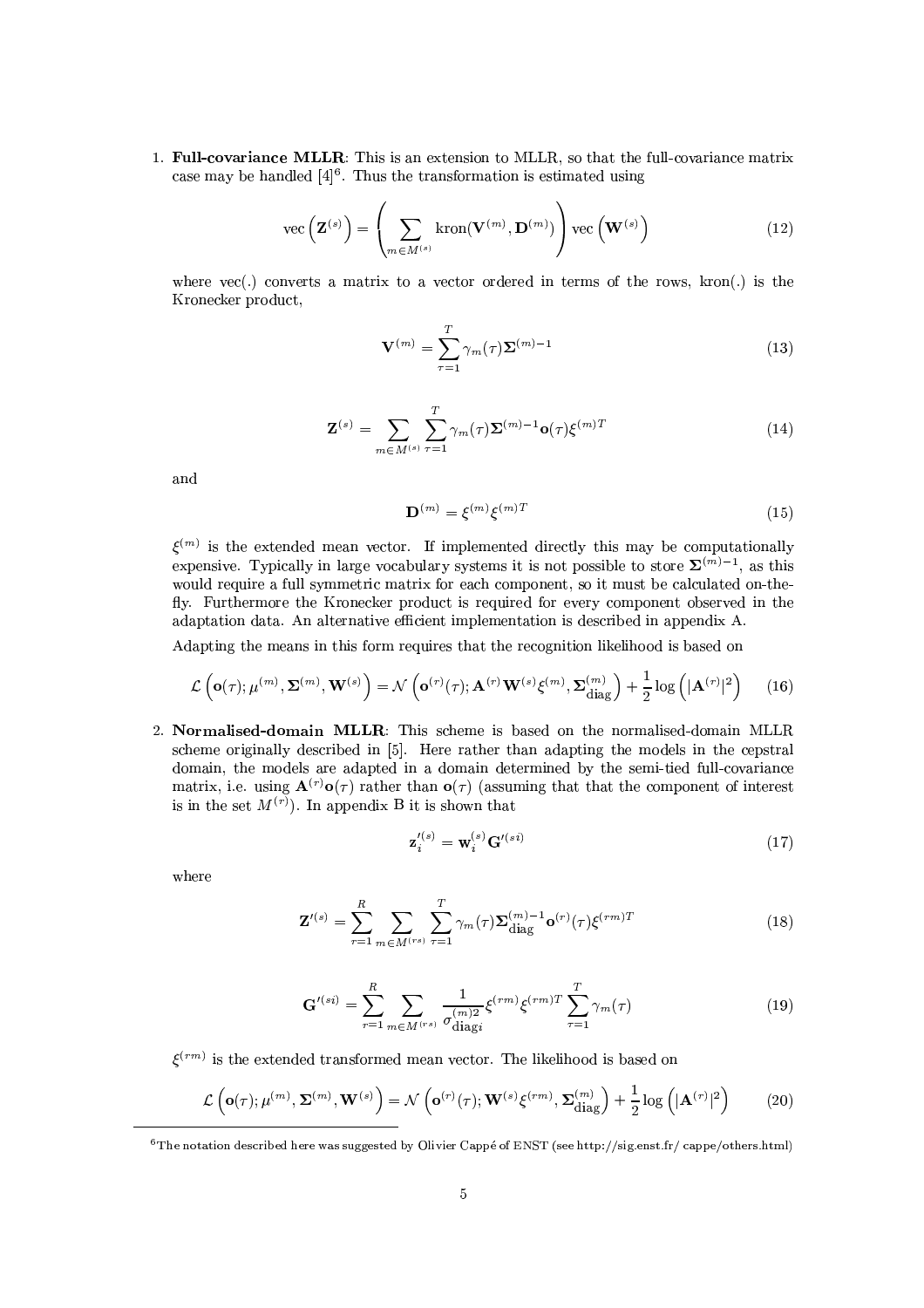This estimation is far simpler than the full-covariance MLLR case, however it makes two additional assumptions. First, that the normalised-domains for all components,  $m \in M^{(s)}$ , are "similar". Furthermore, that the scaling of each dimension introduced by the full section of the covariance matrix is similar. As previously mentioned there is a degree of flexibility in estimating the full and diagonal elements of the covariance matrix. For all the work here only one of either the full or diagonal elements of the semi-tied full-covariance matrix is updated at each iteration. Thus the estimation process does not have the degree of flexibility to select arbitrary scalings. Nonetheless, this paper also considers a simple scaling routine that prevents excess differences in scaling. Here, where scaling is used, it is selected such that

$$
|\mathbf{a}_i^{(r)}\|^2 = 1\tag{21}
$$

 $\mathbf{\Sigma}_{\text{diag}}^{(m)}$  is then scaled appropriately. There is no difference in performance in the unadapted systems, this only affects the generation and use of the transformation matrices  $\mathbf{W}^{(s)}$  for normalised-domain MLLR.

The estimation of the two transforms have very different computational loads. For an  $n$ -dimensional feature vector, full-covariance MLLR involves the inversion of an  $n(n + 1) \times n(n + 1)$  matrix, which requires  $\mathcal{O}(n^6)$  operations. In contrast normalised-domain MLLR requires *n* inversions of  $(n+1) \times (n+1)$  matrices, costing  $\mathcal{O}(n^4)$  operations<sup>7</sup>. The cost has ignored the accumulation of the statistics which, particularly for the full-covariance MLLR, may be expensive. This is discussed in appendix A, where provided that the number of components is far greater than the number of semi-tied classes full-covariance MLLR is approximately  $n$  times as expensive as normalised-domain MLLR which has about the same computational cost as MLLR.

Due to the difference in computational load it is of interest what constraints there are for the two techniques to yield the same result. Examining equations 16 and 20, it is simple to see that the two schemes will yield equivalent transforms provided the linear transformation clustering does not "cross" semi-tied full-covariance clusters i.e.

if 
$$
M^{(rs)} \neq \emptyset
$$
 then  $M^{(r)} \cap M^{(s)} = M^{(s)}$ ,  $r = 1, ..., R$   $s = 1, ..., S$  (22)

and the transform is sufficiently flexible (for many tasks the structure of the transformation matrix is constrained, for example it may have a block-diagonal structure). The required flexibility is that the structure of the transform must include both  $\mathbf{A}^{(r)}$  and  $\mathbf{A}^{(r)-1}$ . The proof of these constraints is straightforward (see appendix C).

This section has only addressed the problem of linear transformations for adapting the means. It is also possible to adapt the variances [4, 2]. There are a variety of options, see appendix  $D$ . When the performing this in a normalised-domain fashion, thus

$$
\hat{\mathbf{\Sigma}}^{(m)-1} = \mathbf{A}^{(r)T} \mathbf{H}^T \mathbf{\Sigma}_{\text{diag}}^{(m)-1} \mathbf{H} \mathbf{A}^{(r)}
$$
\n(23)

it is trivial to show that the re-estimation formulae are identical to those derived in [2], other than using  $\mathbf{o}^{(r)}(\tau)$  and  $\mu^{(rm)}$  instead of  $\mathbf{o}(\tau)$  and  $\mu^{(m)}$  (the proof follows the same lines as that described in appendix B and is discussed in appendix D). For the full-covariance MLLR version of variance adaptation, where

$$
\hat{\Sigma}^{(m)-1} = \mathbf{H}^T \mathbf{A}^{(r)T} \Sigma_{\text{diag}}^{(m)-1} \mathbf{A}^{(r)} \mathbf{H}
$$
\n(24)

it is necessary to modify the re-estimation formulae. Details of this optimisation are given in appendix D. Variance adaptation is not further considered in this paper, but has been shown to be useful for both speaker and particularly environmental adaptation [4].

<sup>&</sup>lt;sup>7</sup>It is worth comparing these costs to the original normalised-domain MLLR [5]. Here the inverse covariance matrix is decomposed into its Choleski factors, and the transforms estimated in the normalised-domain determined by these factors. Since in this normalised domain all covariance matrices are equal (the identity matrix), only a single matrix inversion is required (in the same fashion as least-squares linear regression) so the cost is  $\mathcal{O}(n^3)$ .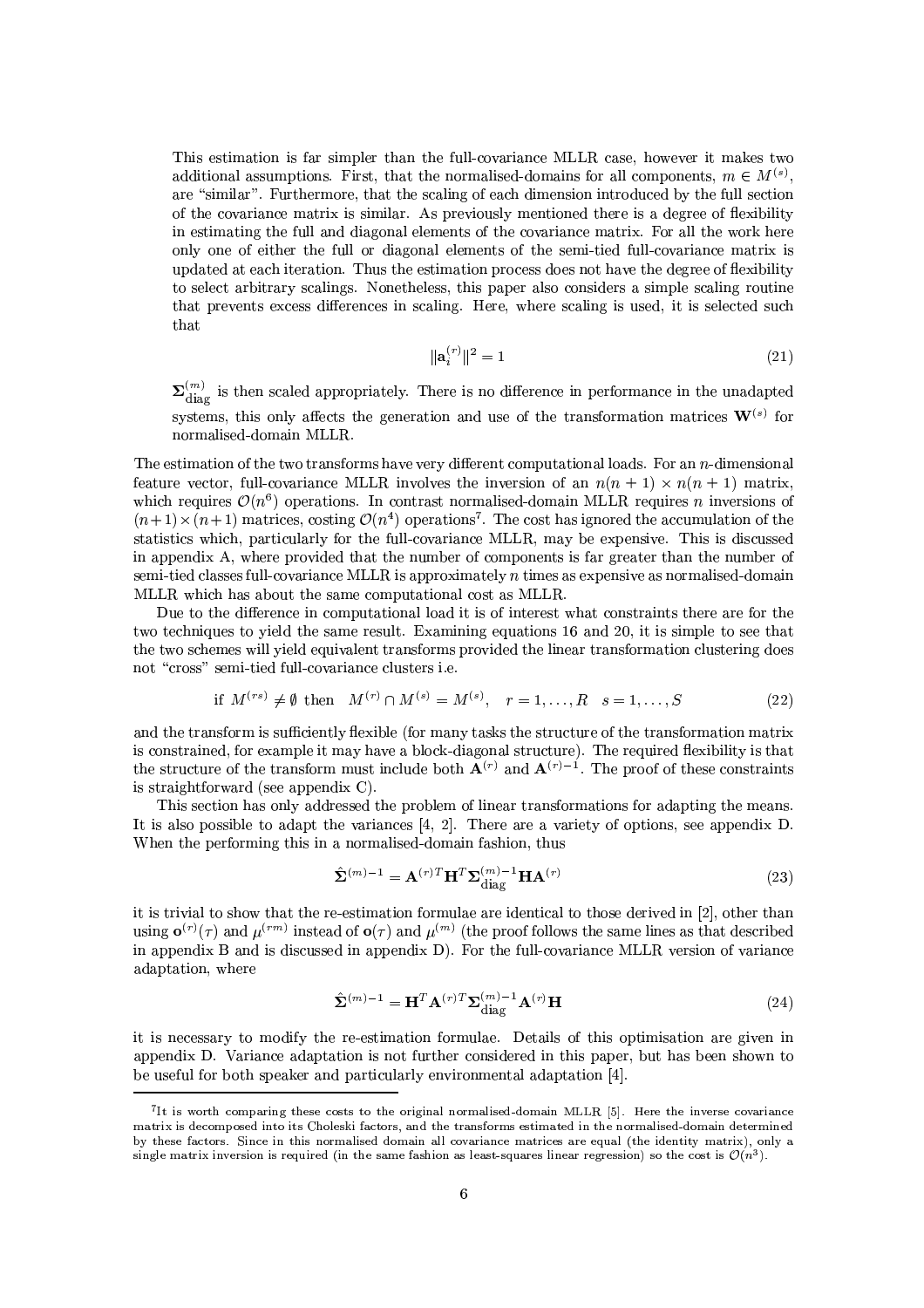### **Experiments and Results**  $\boldsymbol{4}$

An initial investigation of the use of semi-tied full-covariance matrices was carried out on a largevocabulary speaker-independent continuous-speech recognition task. All recognition experiments were carried out on the 1994 ARPA Hub 1 data. The H1 task is an unlimited vocabulary task with approximately 15 sentences per speaker. This data was recorded in a clean<sup>8</sup> environment.

### **Recognition System**  $4.1$

The baseline system used for the recognition task was a gender-independent cross-word-triphone mixture-Gaussian tied-state HMM system. This was the same as the "HMM-1" model set used in the HTK 1994 ARPA evaluation system [13]. The speech was parameterised into 12 MFCCs,  $C_1$ to  $C_{12}$ , along with normalised log-energy and the first and second differentials of these parameters. This vielded a 39-dimensional feature vector, to which cepstral mean normalisation was applied. The acoustic training data consisted of 36493 sentences from the SI-284 WSJ0 and WSJ1 sets, and the LIMSI 1993 WSJ lexicon and phone set were used. The standard HTK system was trained using decision-tree-based state clustering to define 6399 speech states. The number of components per-state was increased using  $\min_q \text{-}up$  [14] until there were 12 components in each speech state. This standard model-set will be referred to as *Standard*. For the H1 task a 65k word list and dictionary was used with the trigram language model described in [13]. All decoding used a dynamic-network decoder.

Two semi-tied full-covariance systems were investigated. For both systems  ${\bf A}^{(r)}$  was constrained to be block-diagonal, with separate blocks for the static, delta and delta-delta elements of the feature vector. All components of the same context-independent phone were clustered together into the same semi-tied class. Both systems had 12-components per speech state with the same state clustering as the standard system.

- 1. System 1: This was built from scratch using mixing-up. The procedure was as follows starting with the single component standard system: perform two iterations of Baum-Welch updating the means and diagonal covariance elements; update the full covariance element; perform two iterations of Baum-Welch updating the means and diagonal covariance elements; mix-up and repeat as required. This scheme allows full advantage of the semi-tied fullcovariance matrices to be made. This model set will be referred to as  $Semi$ -Tied (1).
- 2. System 2: Here the standard 12-component system is used as the initial model. Using this model set the full element of the covariance matrix is estimated and then two iterations of Baum-Welch updating the means and diagonal covariance elements was performed. This model set will be referred to as  $Semi-Tied$  (2).

Two modes of adaptation were examined. The first, *incremental* adaptation, is where the models are continually updated as more adaptation data (recognised sentences) become available. The results are thus generated causally. For incremental adaptation experiments the regression classes were determined dynamically using a regression class tree and a minimum occupancy threshold. The second mode, *unsupervised static* adaptation, is where the transcription of the adaptation data is unknown and all the adaptation data is available in one block. Given the unadapted system a transcription is hypothesised, then given this hypothesised transcription the models adapted. This may be repeated many times, though for this work only it was only performed once. In this mode two fixed regression classes were used.

### $4.2$ Results

Table 1 shows the baseline performance of the three systems. As previously noted [3], semi-tied systems can give around 10% reduction in word error rate when trained from scratch, Semi-Tied  $(1)$ , and around 5% when trained as a "second" pass, Semi-Tied (2).

<sup>&</sup>lt;sup>8</sup>Here the term "clean" refers to the training and test conditions being from the same microphone type with a high signal-to-noise ratio.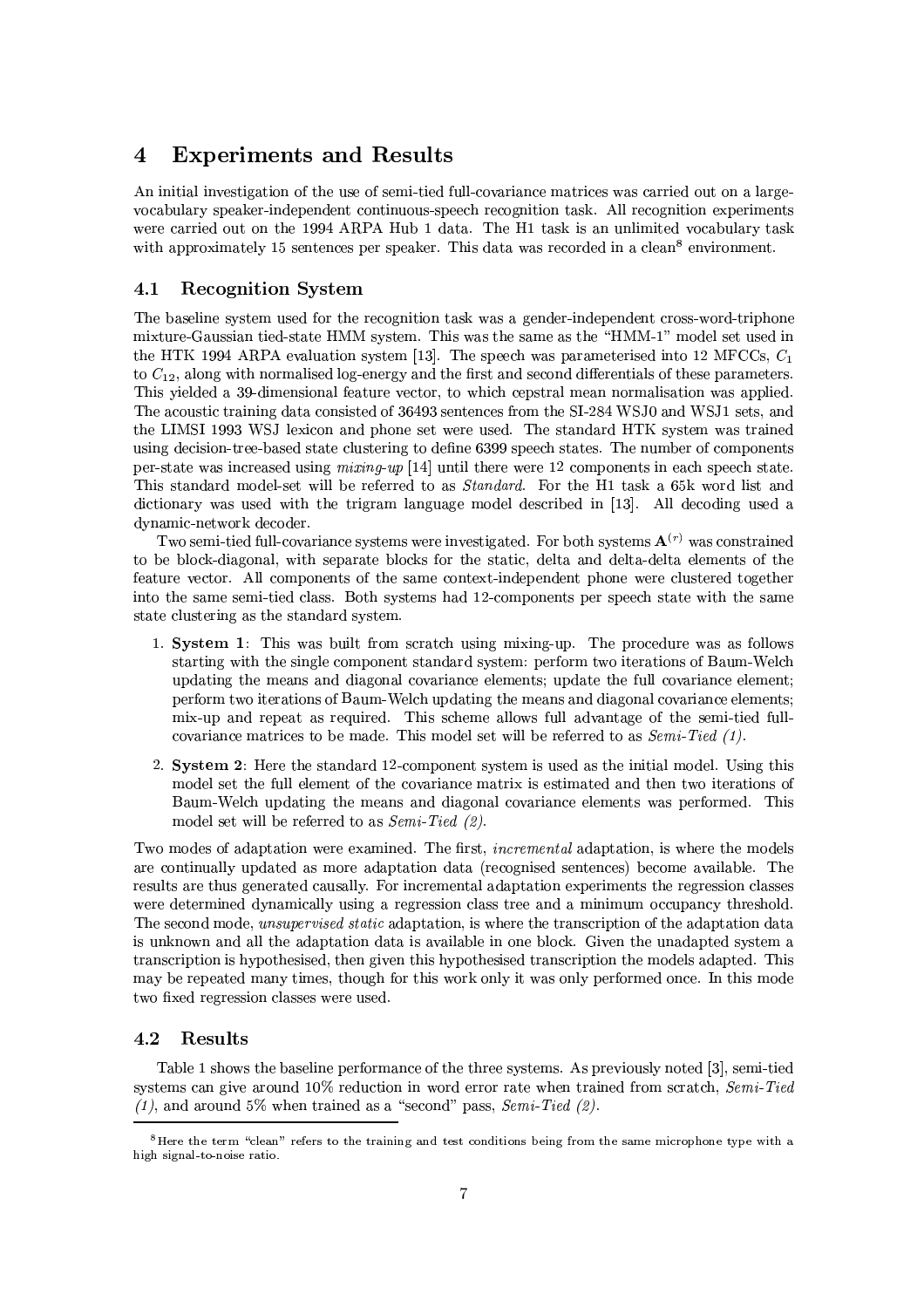| System                           | Error Rate $(\%)$  |                     |              |  |
|----------------------------------|--------------------|---------------------|--------------|--|
|                                  | H <sub>1</sub> Dev | H <sub>1</sub> Eval | Average      |  |
| Standard                         | 9.57               | 9.20                | 9.38         |  |
| Semi-Tied $(1)$<br>Semi-Tied (2) | 8.62<br>9.00       | 8.12<br>8.59        | 8.36<br>8.78 |  |

Table 1: Baseline and semi-tied covariance matrices results on H1 development and evaluation  $data$  [3]

| System          | Adaptation        | Error Rate $(\%)$  |                      |         |
|-----------------|-------------------|--------------------|----------------------|---------|
|                 | Scheme            | H <sub>1</sub> Dev | $\overline{H}1$ Eval | Average |
| Standard        | MLLR.             | 8.06               | 8.13                 | 8.10    |
| Semi-Tied $(1)$ | Full-Covariance   | 7.62               | 7.21                 | 7.40    |
|                 | Normalised-Domain | 8.33               | 7.89                 | 8.10    |
| Semi-Tied $(2)$ | Full-Covariance   | 8.18               | 7.70                 | 7.93    |
|                 | Normalised-Domain | 8.11               | 7.54                 | 7.81    |

Table 2: Incremental adaptation results on H1 development and evaluation data

Table 2 shows the performance of the two linear transformation adaptation schemes used in incremental adaptation mode. In all cases block-diagonal transforms were used with the regression classes determined using a regression class tree (same minimum occupancies were used in all cases, the value of the threshold was empirically determined on similar tasks). For the Semi-Tied  $(1)$ system both adaptation schemes reduced the word error rate. However it is clear that the fullcovariance MLLR scheme yielded better performance with around a 9% gain over the standard system with MLLR. The limitations of the normalised-domain MLLR are clearly illustrated. Thus the assumptions behind normalised-domain MLLR are not valid for the Semi-Tied  $(1)$  system. This is not really surprising since it is not necessary that the elements of  $\mathbf{o}^{(r)}(\tau)$  be related to one another across semi-tied classes.

Again, for the Semi-Tied  $(2)$  system both adaptation schemes yielded gains in performance. However what is interesting is that the normalised-domain scheme gave marginally better than the full-covariance scheme. This is because the full-section of the covariance matrix is added in a second pass, hence the ability of the system to give markedly different normalised domains is limited. This is illustrated by the reduced gain in performance compared to  $Semi-Tied (1)$  in table 1. The slight gain in performance of normalised-domain MLLR over full-covariance MLLR may result from numerical inaccuracy due to the inversion of large matrices, in this case a 182 by 182 matrix (for this work singular value decomposition was used for the inversion).

The normalised domain performance figures given in table 2 used no scaling. When scaling, as described in section 3, was used little change in performance was observed. The average performance over the two test sets of the Semi-Tied (1) system was 8.03% and for the Semi-Tied (2) system 7.88%. The indication from this is that the difference in recognition performance of the Semi-Tied  $(1)$  system using full-covariance MLLR and normalised-domain MLLR was not due to large differences in scaling.

Static unsupervised adaptation was also examined on the same task. Rather than using a minimum-threshold criterion to select the regression classes for adaptation, two fixed regression classes were used. Furthermore only a single adaptation run was used, i.e. the transcription from the unadapted system was used as the hypothesised transcription for adaptation. Similar trends to those in the incremental adaptation case were observed. The standard system gave an average word error rate over the two tests of 8.30%. The best performance was obtained with the Semi-Tied  $(1)$  system using the full-covariance MLLR adaptation, 7.56%, a 9% reduction in word error rate compared to the standard system using MLLR. It is interesting to compare this result with the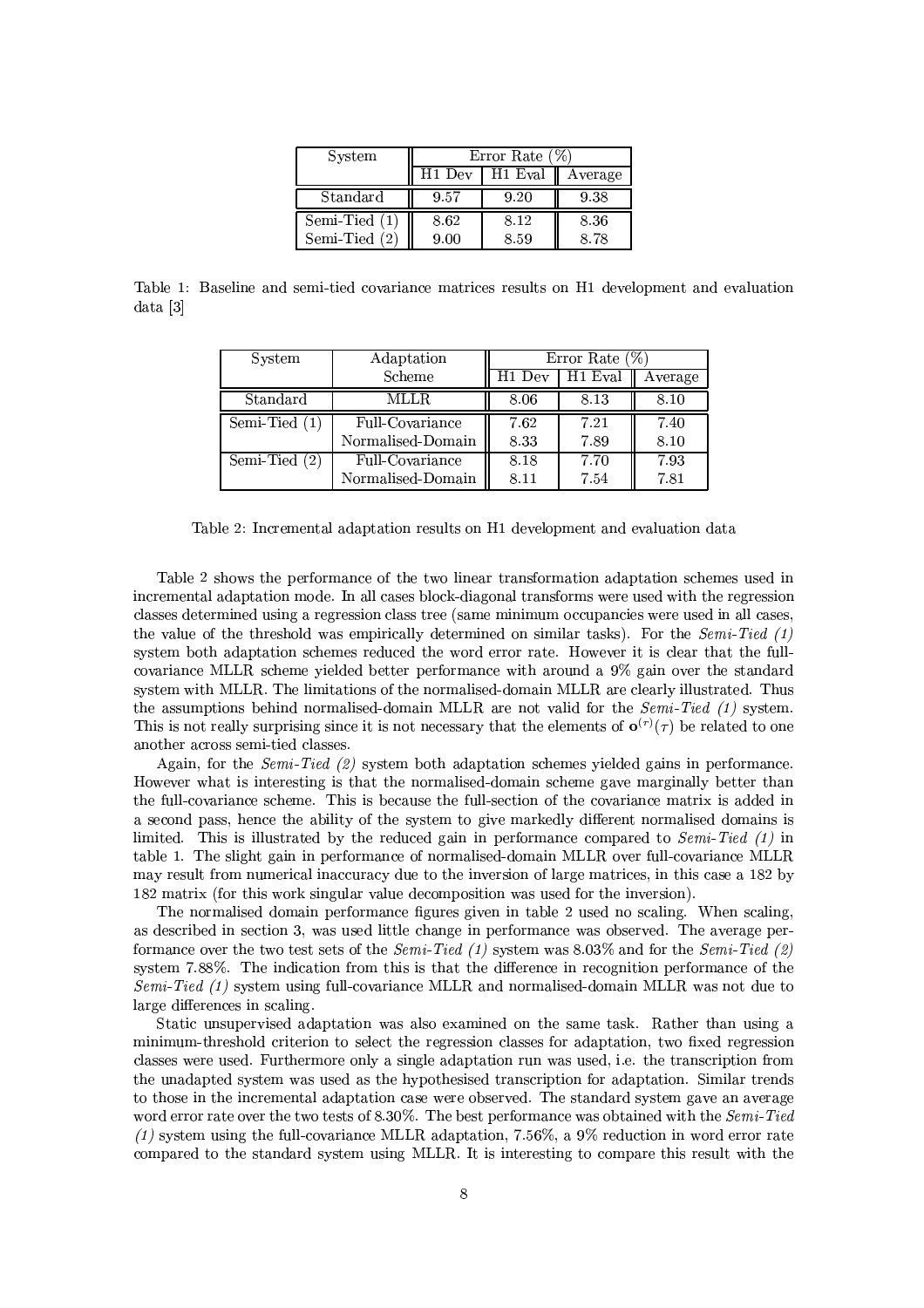performance when an efficient block-diagonal variance transform is used on the standard system [2]. This variance transform is closely related to semi-tied full-covariance matrices. It may be viewed as estimating speaker dependent semi-tied matrices, though the number of transforms that may be robustly estimated is limited by the amount of adaptation data. Using a block-diagonal variance transform gave a word error rate of 7.90%, still 4% worse than the adapted semi-tied system<sup>9</sup>.

### $\overline{5}$ Conclusions

This paper has investigated applying linear transformations, trained in a maximum likelihood sense. to HMMs with semi-tied full-covariance matrices. Two possible schemes are described. The first, full-covariance MLLR, uses a full-covariance matrix version of MLLR. The second, normaliseddomain MLLR, generates transforms in a normalised domain in which the covariance matrices for the components are assumed to be, and modelled as, diagonal. In terms of computational load normalised domain has the same cost as standard MLLR, whereas full-covariance MLLR is more expensive. Under certain limited circumstances the two transforms yield the same effective results. The two schemes, using two possible methods of building semi-tied systems, were compared with a standard large vocabulary speech recognition system adapted using MLLR on a speaker adaptation task. The use of the full-covariance MLLR scheme with a model trained using semi-tied full-covariance matrices throughout was found to give around a 10% gain over the standard scheme with MLLR, and 20% over an unadapted standard system. Though the adaptation schemes were only investigated on a speaker adaptation task, the same performance gains are expected when using the adaptation schemes for environment adaptation.

# Acknowledgements

Mark Gales is funded as a Research Fellow at Emmanuel College, Cambridge.

<sup>&</sup>lt;sup>9</sup>The block-diagonal variance adaptation was only performed in static adaptation mode, due to the amount of data required to robustly estimate the transform.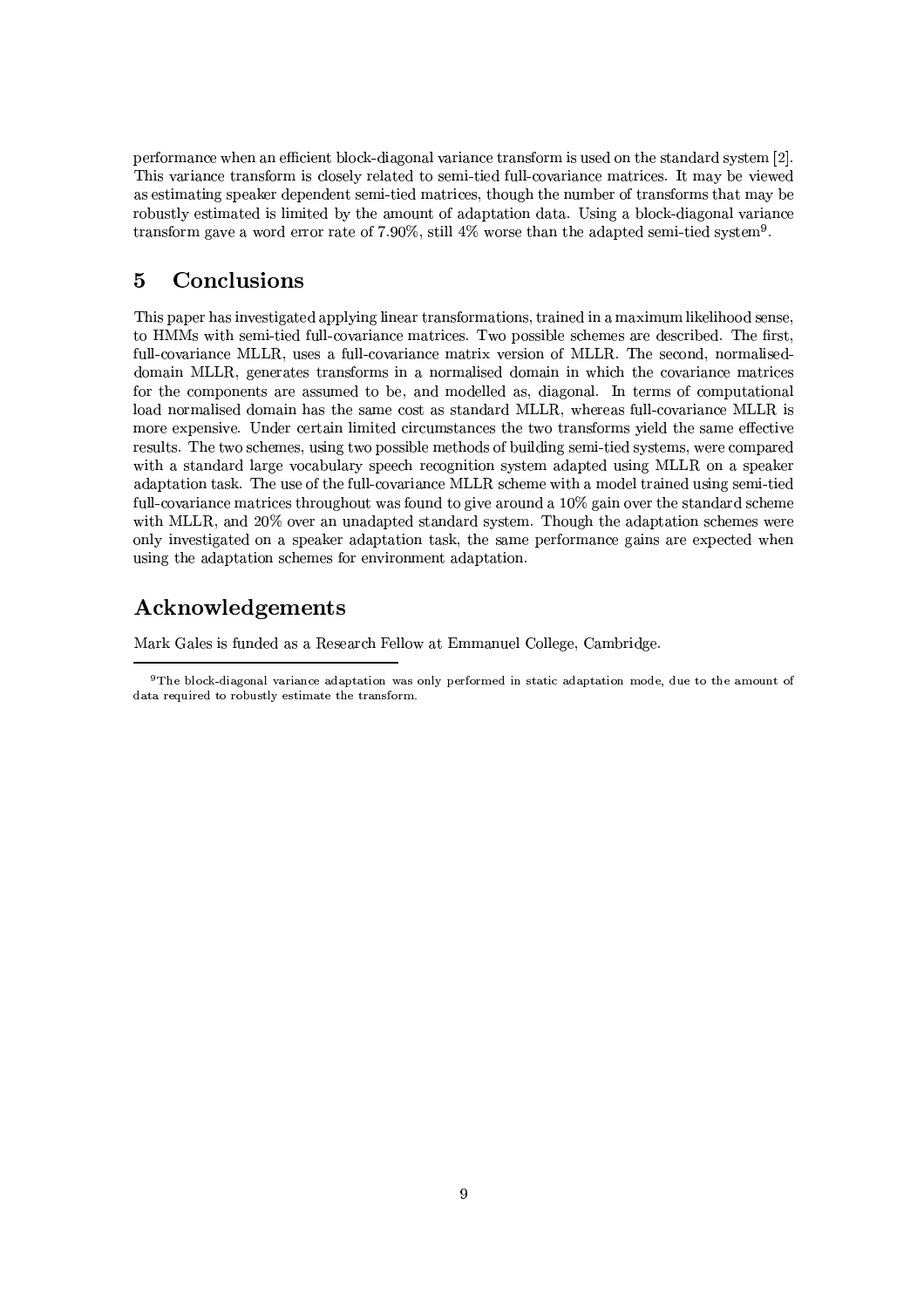### **Efficient Full-Covariance MLLR**  $\mathbf{A}$

This appendix describes a method of accumulating the statistics for full-covariance MLLR which under many circumstances dramatically reduces the computational load. The majority of the additional computational load is spent generating the accumulate  $\sum_{m \in M^{(s)}} \text{kron}(\mathbf{V}^{(m)}, \mathbf{D}^{(m)})$ . Using the fact that

$$
\sum_{m \in M^{(s)}} \text{kron}\left(\mathbf{V}^{(m)}, \mathbf{D}^{(m)}\right) = \sum_{r=1}^{R} \sum_{m \in M^{(rs)}} \text{kron}\left(\mathbf{A}^{(r)T} \mathbf{\Sigma}_{\text{diag}}^{(m)-1} \mathbf{A}^{(r)} \sum_{r=1}^{T} \gamma_m(\tau), \mathbf{D}^{(m)}\right) \tag{25}
$$

and as by definition  $\Sigma_{\text{diag}}^{(m)-1}$  is diagonal, it is possible to write

$$
\mathbf{A}^{(r)T}\mathbf{\Sigma}_{\text{diag}}^{(m)-1}\mathbf{A}^{(r)} = \mathbf{A}^{(r)T}\left(\sum_{i=1}^{n} \frac{1}{\sigma_{\text{diag}i}^{(m)2}} \mathbf{B}^{(ri)}\right) = \sum_{i=1}^{n} \frac{1}{\sigma_{\text{diag}i}^{(m)2}} \mathbf{B}^{(ri)T}\mathbf{B}^{(ri)}
$$
(26)

where

$$
\mathbf{b}_{j}^{(ri)} = \begin{cases} \mathbf{a}_{i}^{(r)}, & (i=j) \\ \mathbf{0}, & \text{otherwise} \end{cases}
$$
 (27)

Hence

$$
\sum_{m \in M^{(s)}} \text{kron}\left(\mathbf{V}^{(m)}, \mathbf{D}^{(m)}\right) = \sum_{r=1}^{R} \sum_{m \in M^{(rs)}} \sum_{i=1}^{n} \text{kron}\left(\mathbf{B}^{(ri)T}\left(\frac{1}{\sigma_{\text{diag}i}^{(m)2}}\mathbf{B}^{(ri)}\right)\sum_{\tau=1}^{T} \gamma_m(\tau), \mathbf{D}^{(m)}\right)
$$
\n
$$
= \sum_{r=1}^{R} \sum_{m \in M^{(rs)}} \sum_{i=1}^{n} \text{kron}\left(\mathbf{B}^{(ri)T}\mathbf{B}^{(ri)}, \frac{1}{\sigma_{\text{diag}i}^{(m)2}}\mathbf{D}^{(m)}\sum_{\tau=1}^{T} \gamma_m(\tau)\right)
$$
\n
$$
= \sum_{r=1}^{R} \sum_{i=1}^{n} \text{kron}\left(\mathbf{B}^{(ri)T}\mathbf{B}^{(ri)}, \sum_{m \in M^{(rs)}} \frac{1}{\sigma_{\text{diag}i}^{(m)2}}\mathbf{D}^{(m)}\sum_{\tau=1}^{T} \gamma_m(\tau)\right) \tag{28}
$$

Using this expression has two advantages over the standard form. Firstly it is unnecessary to calculate the "full" covariance matrix for each component. Second in terms of the statistics required to be accumulated per-component, this has now becomes the need to store  $\mathbf{D}^{(r_{s i})}$ , where

$$
\mathbf{D}^{\prime(rsi)} = \sum_{m \in M^{(rs)}} \frac{1}{\sigma_{\text{diag}i}^{(m)2}} \mathbf{D}^{(m)} \sum_{\tau=1}^{T} \gamma_m(\tau) \tag{29}
$$

The final equality used is thus

$$
\sum_{m \in M^{(s)}} \text{kron}\left(\mathbf{V}^{(m)}, \mathbf{D}^{(m)}\right) = \sum_{r=1}^{R} \sum_{i=1}^{n} \text{kron}\left(\mathbf{B}^{(ri)T} \mathbf{B}^{(ri)}, \mathbf{D}^{\prime (rsi)}\right)
$$
(30)

Only the common situation that the number of semi-tied classes,  $R$ , is dramatically smaller than the number of components,  $M$  will be considered. Thus the majority of the computational load is in the accumulation of the statistics from the various components. For standard MLLR, normalised-domain MLLR, and full-covariance MLLR, the cost per component is summarised in the table 3. All cases use is made of the fact that both  $\mathbf{D}^{(m)}$  and  $\mathbf{V}^{(m)}$  are symmetric matrices. For the standard case the generation of the inverse covariance matrix is not included. From the table the use of the new efficient accumulation scheme, though more expensive than the standard MLLR and normalised-domain MLLR schemes, is  $\mathcal{O}(n)$  times more efficient than the standard accumulation scheme. There is additional overhead after accumulating the statistics over all the components. However provided the number of components is far larger than the number of semitied classes this will not be a significant cost.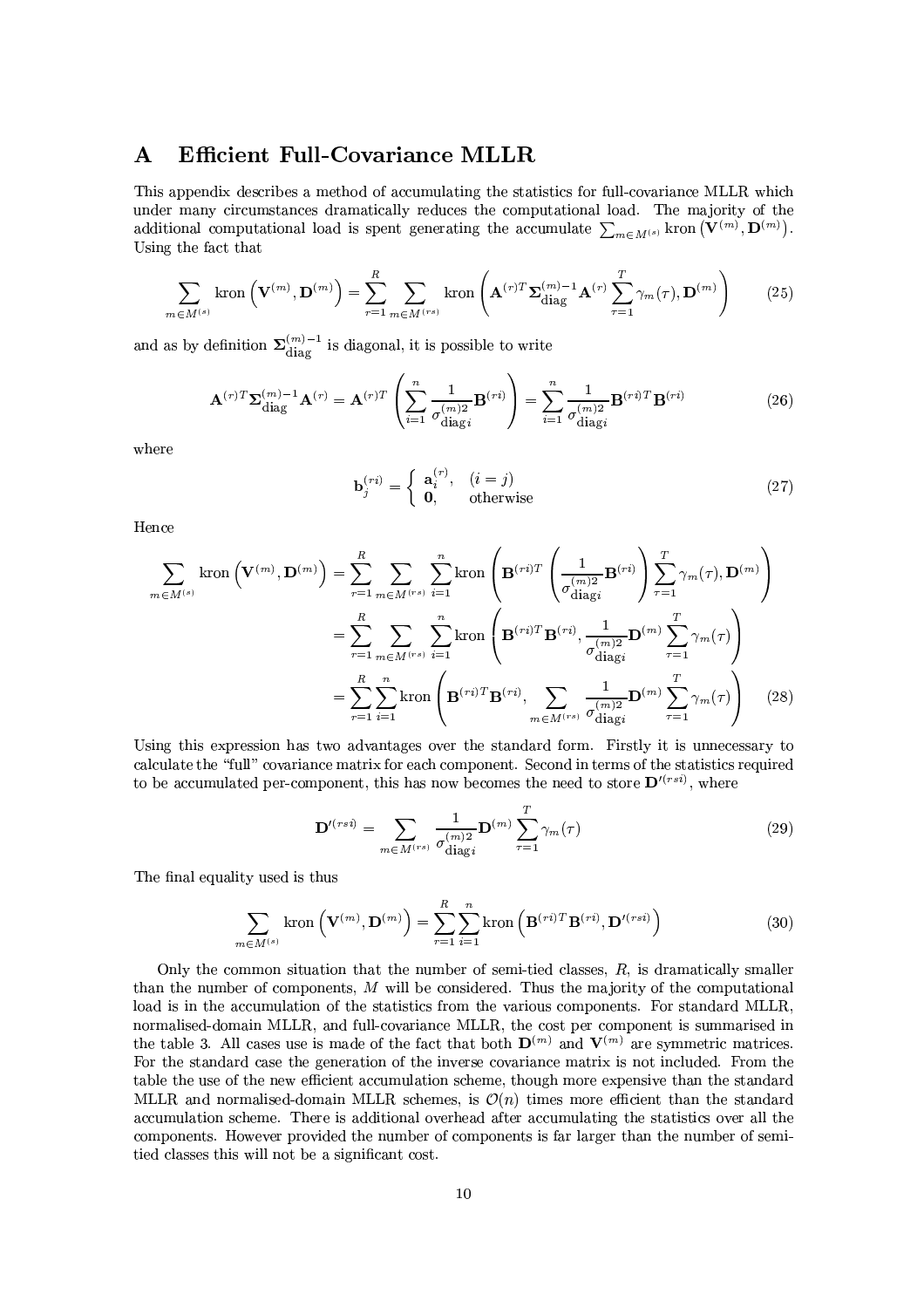| Adaptation Scheme                                      | Cost per Component                                        |  |  |
|--------------------------------------------------------|-----------------------------------------------------------|--|--|
| MLLR.<br>Normalised-Domain MLLR                        | $\frac{1}{2}(n+1)(n+2)$<br>$\frac{1}{2}(n+1)(n+2)$        |  |  |
| Full-Covariance MLLR $(1)$<br>Full-Covariance MLLR (2) | $\frac{\frac{1}{4}n(n+1)^2(n+2)}{\frac{1}{2}n(n+1)(n+2)}$ |  |  |

Table 3: Accumulate computational cost per-component (Full-Covariance  $(1)$  uses equation 12, Full-Covariance  $(2)$  uses equation 28)

### Normalised-Domain MLLR B

The problem is to obtain the ML estimate of  $\mathbf{W}^{(s)}$  when the likelihood is calculated using

$$
\mathcal{L}\left(\mathbf{o}(\tau);\mu^{(m)},\mathbf{\Sigma}^{(m)},\mathbf{W}^{(s)}\right) = \mathcal{N}\left(\mathbf{o}^{(r)}(\tau);\mathbf{W}^{(s)}\xi^{(rm)},\mathbf{\Sigma}_{\text{diag}}^{(m)}\right) + \frac{1}{2}\log\left(|\mathbf{A}^{(r)}|^2\right) \tag{31}
$$

Setting up the auxiliary equation for this case gives

$$
\mathcal{Q}(\mathcal{M},\hat{\mathcal{M}}) = -\frac{1}{2} \sum_{r=1}^{R} \sum_{m \in M^{(rs)}} \sum_{\tau=1}^{T} \gamma_m(\tau) \left[ K^{(m)} + \log \left( \left| \mathbf{\Sigma}_{\text{diag}}^{(m)} \right| \right) - \log \left( \left| \mathbf{A}^{(r)} \right|^{2} \right) + \left( \mathbf{A}^{(r)} \mathbf{o}(\tau) - \mathbf{W}^{(s)} \xi^{(rm)} \right)^{T} \mathbf{\Sigma}_{\text{diag}}^{(m)-1} \left( \mathbf{A}^{(r)} \mathbf{o}(\tau) - \mathbf{W}^{(s)} \xi^{(rm)} \right) \right]
$$
(32)

where  $K^{(m)}$  is the standard normalising constant. Differentiating this with respect to  $\mathbf{W}^{(s)}$  and equating to zero

$$
\sum_{r=1}^{R} \sum_{m \in M^{(rs)}} \sum_{\tau=1}^{T} \gamma_m(\tau) \Sigma_{\text{diag}}^{(m)-1} \mathbf{A}^{(r)} \mathbf{o}(\tau) \xi^{(rm)T} = \sum_{r=1}^{R} \sum_{m \in M^{(rs)}} \sum_{\tau=1}^{T} \gamma_m(\tau) \Sigma_{\text{diag}}^{(m)-1} \mathbf{W}^{(s)} \xi^{(rm)} \xi^{(rm)T} (33)
$$

This is an identical expressions to the standard MLLR case, other than that  $\xi^{(rm)}$  is used as the extended mean and  $\mathbf{A}^{(r)}\mathbf{o}(\tau)$  as the observation. Thus it is trivial to state that

$$
\mathbf{z}'_i^{(s)} = \mathbf{w}_i^{(s)} \mathbf{G}'^{(si)}
$$
\n(34)

where

$$
\mathbf{Z}^{\prime(s)} = \sum_{r=1}^{R} \sum_{m \in M^{(rs)}} \sum_{\tau=1}^{T} \gamma_m(\tau) \mathbf{\Sigma}_{\text{diag}}^{(m)-1} \mathbf{o}^{(r)}(\tau) \xi^{(rm)T}
$$
(35)

$$
\mathbf{G}'^{(si)} = \sum_{r=1}^{R} \sum_{m \in M^{(rs)}} \frac{1}{\sigma_{\text{diag}i}^{(m)2}} \xi^{(rm)} \xi^{(rm)T} \sum_{\tau=1}^{T} \gamma_m(\tau) \tag{36}
$$

 $\xi^{(rm)}$  is the extended transformed mean vector,  $\begin{bmatrix} 1 & \mu^{(rm)T} \end{bmatrix}^T$  where  $\mu^{(rm)} = \mathbf{A}^{(r)} \mu^{(m)}$ .

### **Transform Equivalence**  $\mathbf C$

This appendix gives the simple proof that when all the components belonging to the same regression class also belong to the same semi-tied class, both full-covariance MLLR and normalised-domain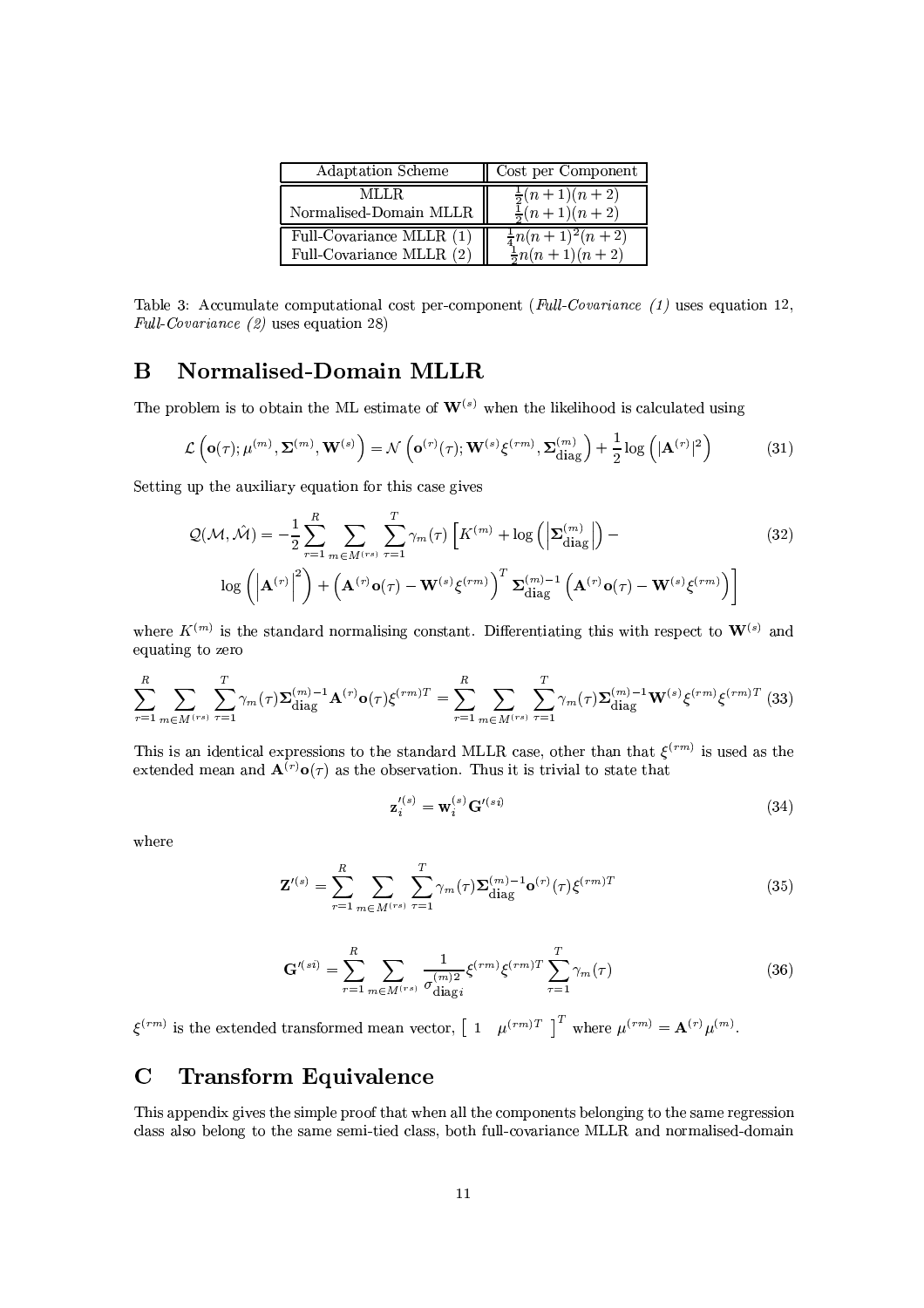MLLR yield the same effective transform, provided the transformation matrix is sufficiently powerful. For the full-covariance MLLR case the following auxiliary function is maximised with respect to  $\mathbf{W}^{(s)}$ 

$$
\mathcal{Q}(\mathcal{M},\hat{\mathcal{M}}) = -\frac{1}{2} \sum_{r=1}^{R} \sum_{m \in \mathcal{M}^{(rs)}} \sum_{\tau=1}^{T} \gamma_m(\tau) \left[ K^{(m)} + \log \left( \left| \mathbf{\Sigma}_{\text{diag}}^{(m)} \right| \right) - \log \left( \left| \mathbf{A}^{(r)} \right|^{2} \right) + \left( \mathbf{o}(\tau) - \mathbf{W}^{(s)} \xi^{(m)} \right) \right] \tag{37}
$$

Rearranging this yields

$$
Q(\mathcal{M}, \hat{\mathcal{M}}) = -\frac{1}{2} \sum_{r=1}^{R} \sum_{m \in M^{(rs)}} \sum_{\tau=1}^{T} \gamma_m(\tau) \left[ K^{(m)} + \log \left( \left| \mathbf{\Sigma}_{\text{diag}}^{(m)} \right| \right) - \log \left( \left| \mathbf{A}^{(r)} \right|^{2} \right) + \left( \mathbf{A}^{(r)} \mathbf{o}(\tau) - \mathbf{A}^{(r)} \mathbf{W}^{(s)} \xi^{(m)} \right)^{T} \mathbf{\Sigma}_{\text{diag}}^{(m)-1} \left( \mathbf{A}^{(r)} \mathbf{o}(\tau) - \mathbf{A}^{(r)} \mathbf{W}^{(s)} \xi^{(m)} \right) \right]
$$
(38)

Expanding the expression containing  $\mathbf{W}^{(s)}$ 

$$
\mathbf{A}^{(r)}\mathbf{W}^{(s)}\xi^{(m)} = \mathbf{A}^{(r)}\left(\mathbf{H}^{(s)}\mu^{(m)} + \mathbf{b}^{(s)}\right)
$$

$$
= \mathbf{A}^{(r)}\mathbf{H}^{(s)}\mu^{(m)} + \mathbf{A}^{(r)}\mathbf{b}^{(s)}
$$
(39)

If there is only one semi-tied class for all components of the regression class in question and the transformation matrix is sufficiently flexible, such that it is possible to model  $\mathbf{A}^{(r)}\mathbf{H}^{(s)}\mathbf{A}^{(r)-1}$  then it is possible to write

$$
\mathbf{A}^{(r)}\mathbf{W}^{(s)}\xi^{(m)} = \mathbf{H}'^{(s)}\mathbf{A}^{(r)}\mu^{(m)} + \mathbf{A}^{(r)}\mathbf{b}^{(s)}
$$
  
= 
$$
\mathbf{W}'^{(s)}\xi^{(rm)}
$$
 (40)

Substituting this back into equation 38 gives

$$
\mathcal{Q}(\mathcal{M},\hat{\mathcal{M}}) = -\frac{1}{2} \sum_{r=1}^{R} \sum_{m \in \mathcal{M}^{(rs)}} \sum_{\tau=1}^{T} \gamma_m(\tau) \left[ K^{(m)} + \log \left( \left| \mathbf{\Sigma}_{\text{diag}}^{(m)} \right| \right) - \log \left( \left| \mathbf{A}^{(r)} \right|^{2} \right) + \left( \mathbf{A}^{(r)} \mathbf{o}(\tau) - \mathbf{W}^{\prime(s)} \xi^{(rm)} \right)^{T} \mathbf{\Sigma}_{\text{diag}}^{(m)-1} \left( \mathbf{A}^{(r)} \mathbf{o}(\tau) - \mathbf{W}^{\prime(s)} \xi^{(rm)} \right) \right]
$$
(41)

This is identical to equation 32. Thus the two transforms will yield equivalent performance. The relation ship between the transforms is

$$
\mathbf{H}^{\prime(s)} = \mathbf{A}^{(r)} \mathbf{H}^{(s)} \mathbf{A}^{(r)-1} \tag{42}
$$

and

$$
\mathbf{b}'^{(s)} = \mathbf{A}^{(r)} \mathbf{b}^{(s)} \tag{43}
$$

where the ' indicates the normalised-domain transform.

### **Variance Adaptation** D

This appendix considers the problem of variance adaptation when semi-tied full-covariance matrices are used. As usual the optimisation is performed in two stages [5] where initially, if necessary, the means are compensated to give  $\hat{\mu}^{(m)}$ . The variance transform is then obtained. As for the means there are a variety of ways that the variance may be transformed<sup>10</sup>.

 $^{10}$  For ease of notation the regression class indicator is dropped, thus  $\bf H$  really represents the transform for regression class  $s, H(s)$ .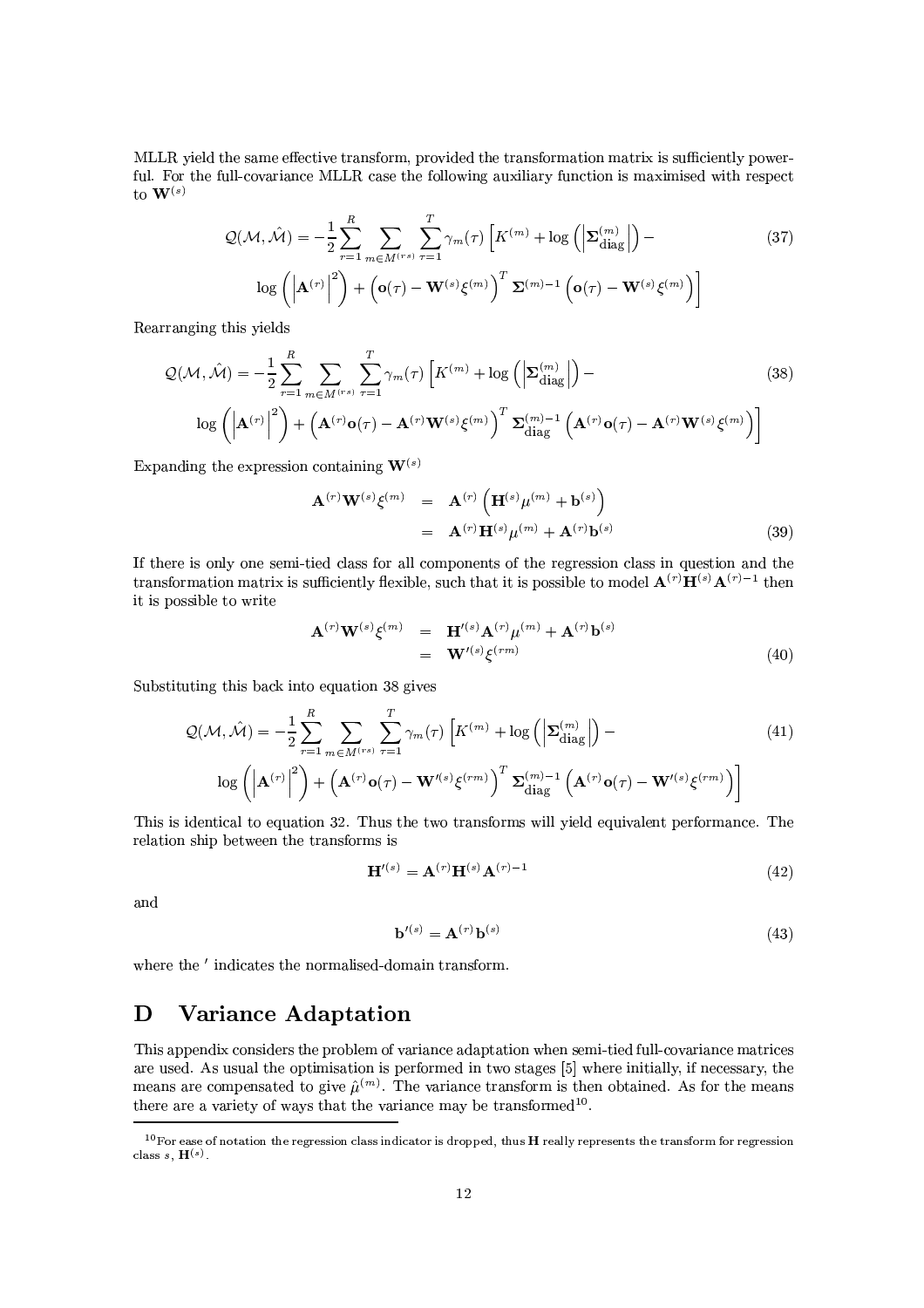### $D.1$ **Choleski and Normalised-Domain Transforms**

The simplest scheme is based on the Choleski factors as described in [5] where

$$
\hat{\mathbf{\Sigma}}^{(m)-1} = \mathbf{L}^{(m)T} \mathbf{H} \mathbf{L}^{(m)} \tag{44}
$$

where  $\mathbf{L}^{(m)}$  is the Choleski factor of  $\Sigma^{(m)-1}$ . Here the formulae detailed in [5] may be directly applied. Though easy to estimate this dramatically increases the recognition time computational  $\cos t$  [4].

Alternatively a normalised-domain version may be used. Here the inverse covariance matrix is given by

$$
\hat{\mathbf{\Sigma}}^{(m)-1} = \left(\mathbf{H}\mathbf{A}^{(r)}\right)^T \mathbf{\Sigma}_{\text{diag}}^{(m)-1} \left(\mathbf{H}\mathbf{A}^{(r)}\right)
$$
\n(45)

Using this form of transformation the auxiliary function may be written as

$$
\mathcal{Q}(\mathcal{M},\hat{\mathcal{M}}) = -\frac{1}{2} \sum_{r=1}^{R} \sum_{m \in \mathcal{M}^{(rs)}} \sum_{\tau=1}^{T} \gamma_m(\tau) \left[ K^{(m)} + \log \left( \left| \mathbf{\Sigma}_{\text{diag}}^{(m)} \right| \right) - \log \left( \left| \mathbf{A}^{(r)} \right|^{2} \right) - \log \left( \left| \mathbf{H} \right|^{2} \right) + \left( \mathbf{A}^{(r)} \mathbf{o}(\tau) - \hat{\mu}^{(rm)} \right)^{T} \mathbf{H}^{T} \mathbf{\Sigma}_{\text{diag}}^{(m)-1} \mathbf{H} \left( \mathbf{A}^{(r)} \mathbf{o}(\tau) - \hat{\mu}^{(rm)} \right) \right]
$$
(46)

It is simple to see that this has the same form as the efficient full variance transform described in [2], other than working in the normalised domain. this has little increase in computational cost over the standard semi-tied models<sup>11</sup> as instead of transforming by  $A^{(r)}$  the data is transformed by  $\mathbf{HA}^{(r)}$ . Note if the transform is constrained to be diagonal both the Choleski and normaliseddomain transforms will yield the same transform.

### $D.2$ **Full Transform**

The final option for the variance transform is to use

$$
\hat{\mathbf{\Sigma}}^{(m)-1} = \left(\mathbf{A}^{(r)}\mathbf{H}\right)^T \mathbf{\Sigma}_{\text{diag}}^{(m)-1} \left(\mathbf{A}^{(r)}\mathbf{H}\right)
$$
\n(47)

This has no simple equivalence to previously defined transforms. It is of interest as the previous two transforms make assumptions similar in many ways to the assumptions for normalise-domain MLLR, whereas no such assumptions made with this form. The following expression must be maximised

$$
\mathcal{Q}(\mathcal{M},\hat{\mathcal{M}}) = -\frac{1}{2} \sum_{r=1}^{R} \sum_{m \in \mathcal{M}^{(rs)}} \sum_{\tau=1}^{T} \gamma_m(\tau) \left[ K^{(m)} + \log \left( \left| \mathbf{\Sigma}_{\text{diag}}^{(m)} \right| \right) - \log \left( \left| \mathbf{A}^{(r)} \right|^{2} \right) - \log \left( \left| \mathbf{H} \right|^{2} \right) + \left( \mathbf{o}(\tau) - \hat{\boldsymbol{\mu}}^{(m)} \right)^{T} \mathbf{H}^{T} \mathbf{A}^{(r)T} \mathbf{\Sigma}_{\text{diag}}^{(m)-1} \mathbf{A}^{(r)} \mathbf{H} \left( \mathbf{o}(\tau) - \hat{\boldsymbol{\mu}}^{(m)} \right) \right]
$$
\n(48)

Using the same equalities as described in  $[2]$  and only considering the first row of the transform  $\mathbf{H}, \mathbf{h}_i$ , (and ignoring all elements independent it)

$$
\frac{\partial \mathcal{Q}(\mathcal{M}, \mathcal{M})}{\partial \mathbf{h}_i} = \beta \frac{\mathbf{c}_i}{\mathbf{c}_i \mathbf{h}_i^T} - \mathbf{h}_i \mathbf{G}^{(ii)} - \sum_{j \neq i} \mathbf{h}_j \mathbf{G}^{(ij)}
$$
(49)

where

$$
\mathbf{G}^{(ij)} = \sum_{m \in M^{(s)}} v_{ij}^{(m)} \sum_{\tau=1}^{T} \gamma_m(\tau) \mathbf{D}^{(m)}(\tau)
$$
 (50)

 $11$ This assumes that all the components from the same semi-tied class use the same variance transform.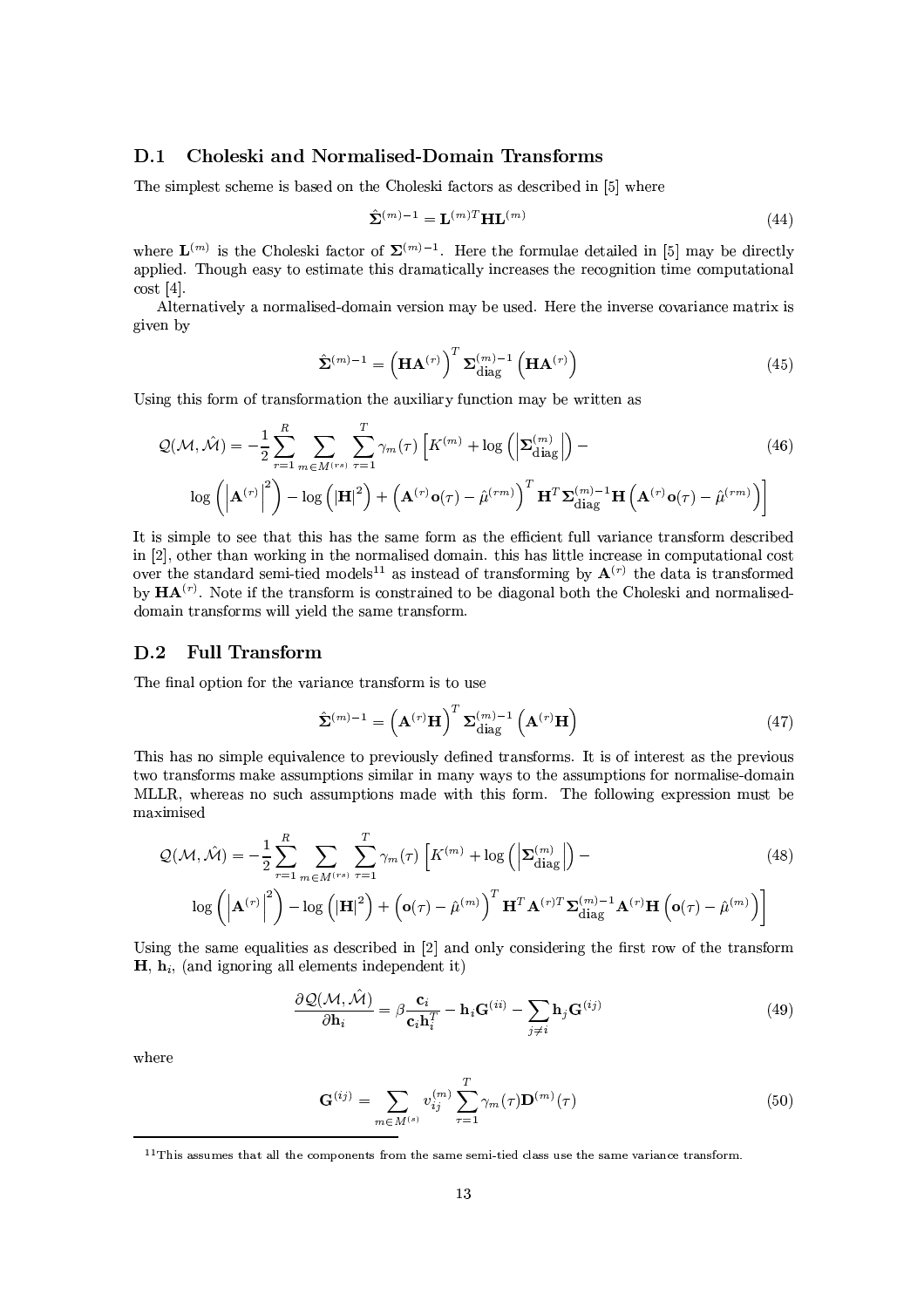$$
\mathbf{D}^{(m)}(\tau) = \left(\mathbf{o}(\tau) - \hat{\mu}^{(m)}\right) \left(\mathbf{o}(\tau) - \hat{\mu}^{(m)}\right)^{T} \tag{51}
$$

$$
\mathbf{V}^{(m)} = \Sigma^{(m)-1} \tag{52}
$$

and

$$
\beta = \sum_{m=1}^{M} \sum_{\tau=1}^{T} \gamma_m(\tau) \tag{53}
$$

Only considering this row and equating to zero gives

$$
\mathbf{c}_i \mathbf{h}_i^T \mathbf{h}_i = \left( \beta \mathbf{c}_i - \mathbf{c}_i \mathbf{h}_i^T \sum_{j \neq i} \mathbf{h}_j \mathbf{G}^{(ij)} \right) \mathbf{G}^{(ii)-1}
$$
(54)

It is interesting to consider the various solutions of this equation. Only the first two are applicable to the semi-tied models, but the other two illustrates the relationships with formulae previously derived.

1. Full transform, full variance: This form is very similar to the constrained model-space optimisation described in [2]. Thus  $h_i$  may be written as

$$
\mathbf{h}_{i} = \alpha \left( \mathbf{c}_{i} + \lambda \sum_{j \neq i} \mathbf{h}_{j} \mathbf{G}^{(ij)} \right) \mathbf{G}^{(ii)-1}
$$
\n(55)

This expression may then be substituted into equation 54 and equations for  $\alpha$  and  $\lambda$  obtained (see [2] for details). This is again an iterative process as each row of  $H$  is dependent on the other rows according to the cofactors.

2. Diagonal transform, full variance: A simplified solution is possible when  $H$  is constrained to be diagonal. In this case

$$
\frac{\partial \mathcal{Q}(\mathcal{M}, \hat{\mathcal{M}})}{\partial h_{ii}} = \beta \frac{1}{h_{ii}} - \sum_{j=1}^{n} h_{jj} g_{ij}^{(ij)}
$$
(56)

Equating to zero and rearranging yields

$$
h_{ii}^2 g_{ii}^{(ii)} + h_{ii} \sum_{j \neq i} h_{jj} g_{ij}^{(ij)} - \beta = 0
$$
 (57)

This may be easily solved iteratively, one element at a time.

3. Full transform, diagonal variance: For this case

$$
\mathbf{G}^{(ij)} \left\{ \begin{array}{ll} \mathbf{G}^{(ii)}, & (i=j) \\ \mathbf{0}, & \text{otherwise} \end{array} \right. \tag{58}
$$

Therefore equation 55 simplifies to

$$
\mathbf{h}_i = \alpha \mathbf{c}_i \mathbf{G}^{(ii)-1} \tag{59}
$$

The final solution is given by [2]

$$
\mathbf{h}_{i} = \mathbf{c}_{i} \mathbf{G}^{(ii)-1} \sqrt{\left(\frac{\beta}{\mathbf{c}_{i} \mathbf{G}^{(ii)-1} \mathbf{c}_{i}^{T}}\right)}
$$
(60)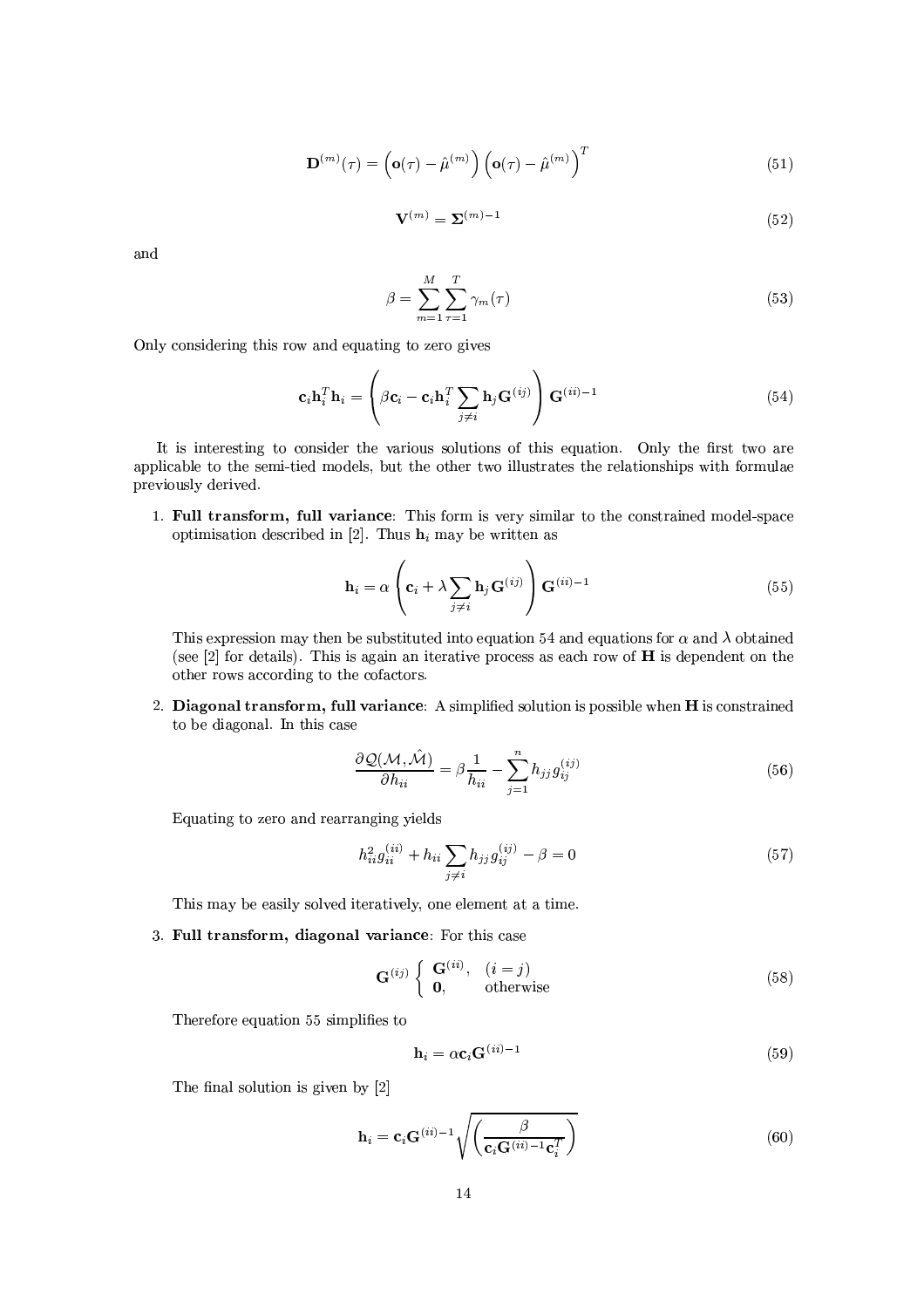# 4. Diagonal transform, diagonal variance: Equation 56 simplifies to

$$
\frac{\partial \mathcal{Q}(\mathcal{M}, \hat{\mathcal{M}})}{\partial h_{ii}} = \beta \frac{1}{h_{ii}} - h_{ii} g_{ii}^{(ii)}
$$
(61)

Equating to zero and rearranging yields

$$
h_{ii}^2 = \frac{\beta}{g_{ii}^{(ii)}}
$$
\n
$$
(62)
$$

In this case the new variance is given by

$$
\hat{\sigma}_i^{(m)2} = \frac{\sigma_i^{(m)2}}{h_{ii}^2} \tag{63}
$$

It is easy to see that this has the form given in  $[4]$ .